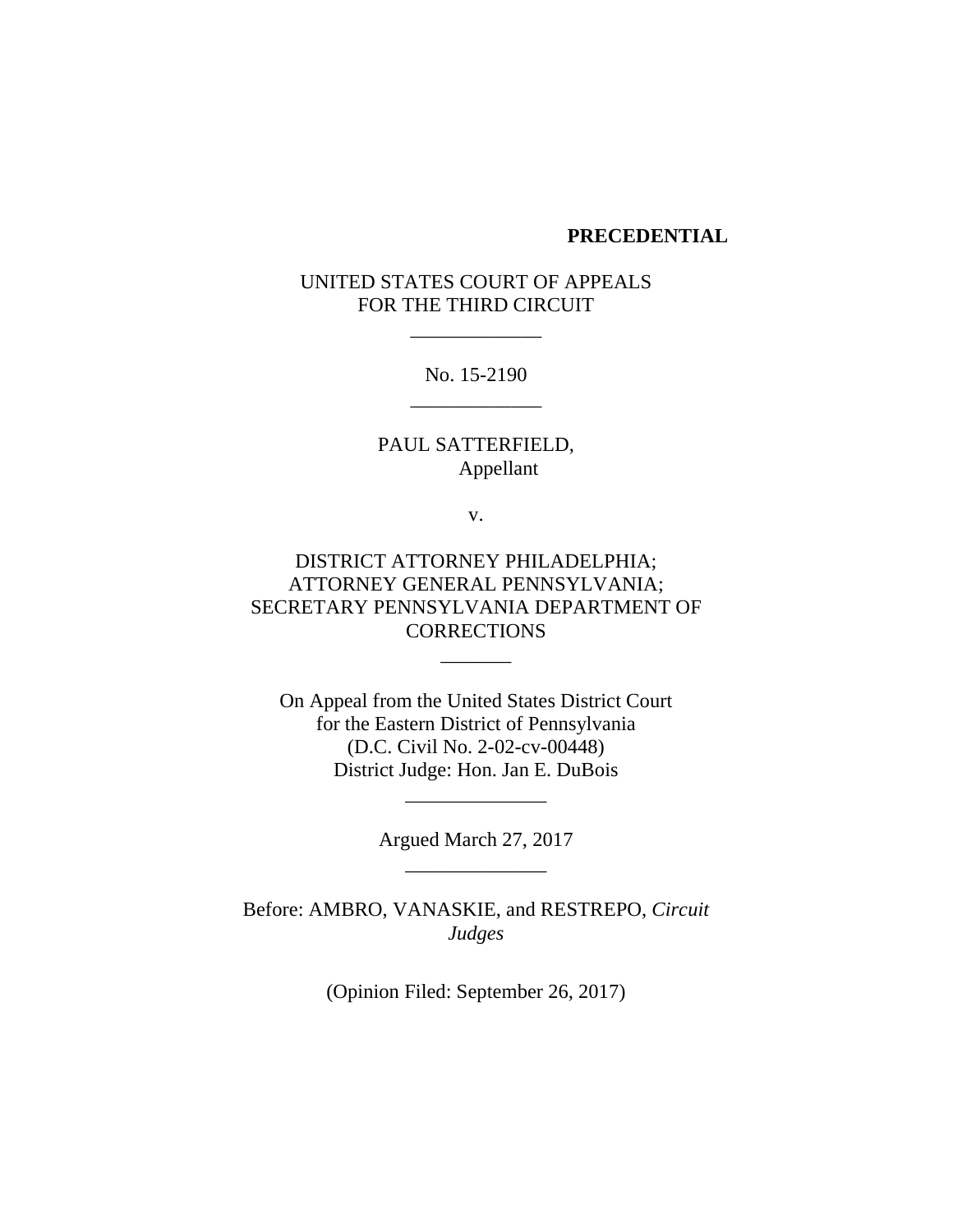Aren K. Adjoian, Esq. [Argued] Arianna J. Freeman, Esq. Federal Community Defender Office for the Eastern District of Pennsylvania 601 Walnut Street The Curtis Center, Suite 540 West Philadelphia, PA 19106 *Counsel for Appellant Paul Satterfield*

Susan E. Affronti, Esq. Simran Dhillon, Esq. [Argued] Philadelphia County Office of District Attorney 3 South Penn Square Philadelphia, PA 19107 *Counsel for Appellees District Attorney of Philadelphia, Attorney General of Pennsylvania, and Secretary of the Pennsylvania Department of Corrections*

### OPINION OF THE COURT \_\_\_\_\_\_\_\_\_\_\_\_\_\_\_\_

\_\_\_\_\_\_\_\_\_\_\_\_\_\_\_\_

VANASKIE, *Circuit Judge.*

Society views the conviction of an innocent person as perhaps the most grievous mistake our judicial system can commit. Reflecting the gravity of such an affront to liberty, the "fundamental miscarriage of justice" exception has evolved to allow habeas corpus petitioners to litigate their constitutional claims despite certain procedural bars if the petitioner can make a credible showing of actual innocence. In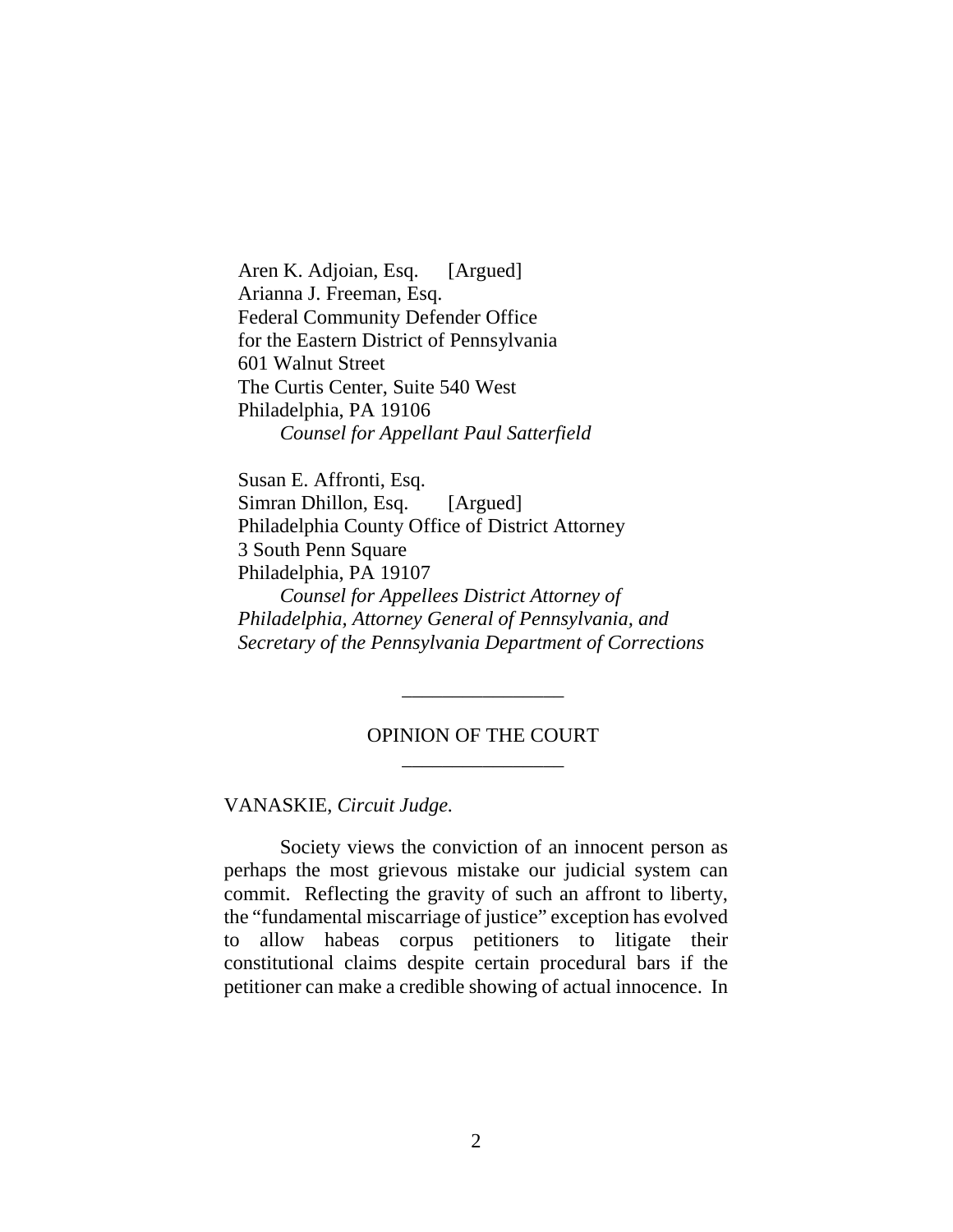2013, the Supreme Court's decision in *McQuiggin v. Perkins*, 133 S. Ct. 1924 (2013), extended this doctrine to allow petitioners who can make this showing to overcome the Antiterrorism and Effective Death Penalty Act's ("AEDPA") one-year statute of limitations.<sup>1</sup> In doing so, the Supreme Court recognized that an untimely petition should not prevent a petitioner who can adequately demonstrate his actual innocence from pursuing his claims. This view reflects society's value judgment that procedure should yield to substance when actual innocence is at stake.

Despite repeatedly asserting his innocence, Appellant Paul Satterfield was convicted of first degree murder in 1985 and sentenced to life in prison. After many years of direct and collateral litigation, he appeared to emerge victorious when the District Court, acting on his habeas petition, found that his ineffective assistance of counsel claim was meritorious. But Satterfield's hopes for relief were short-lived, as we reversed the order granting habeas relief after finding that his petition was barred by AEDPA's statute of limitations. Satterfield's fight was revived several years later when the Supreme Court handed down its decision in *McQuiggin*. Had this decision been earlier, Satterfield had more solid support to pursue his ineffective assistance of counsel claim in spite of his untimely petition. In *McQuiggin*'s wake, Satterfield sought relief from the judgment denying his habeas petition, characterizing

<sup>&</sup>lt;sup>1</sup> AEDPA, 110 Stat. 1214, states that "[a] 1-year period of limitation shall apply to an application for a writ of habeas corpus by a person in custody pursuant to the judgment of a State court." 28 U.S.C. § 2244(d)(1).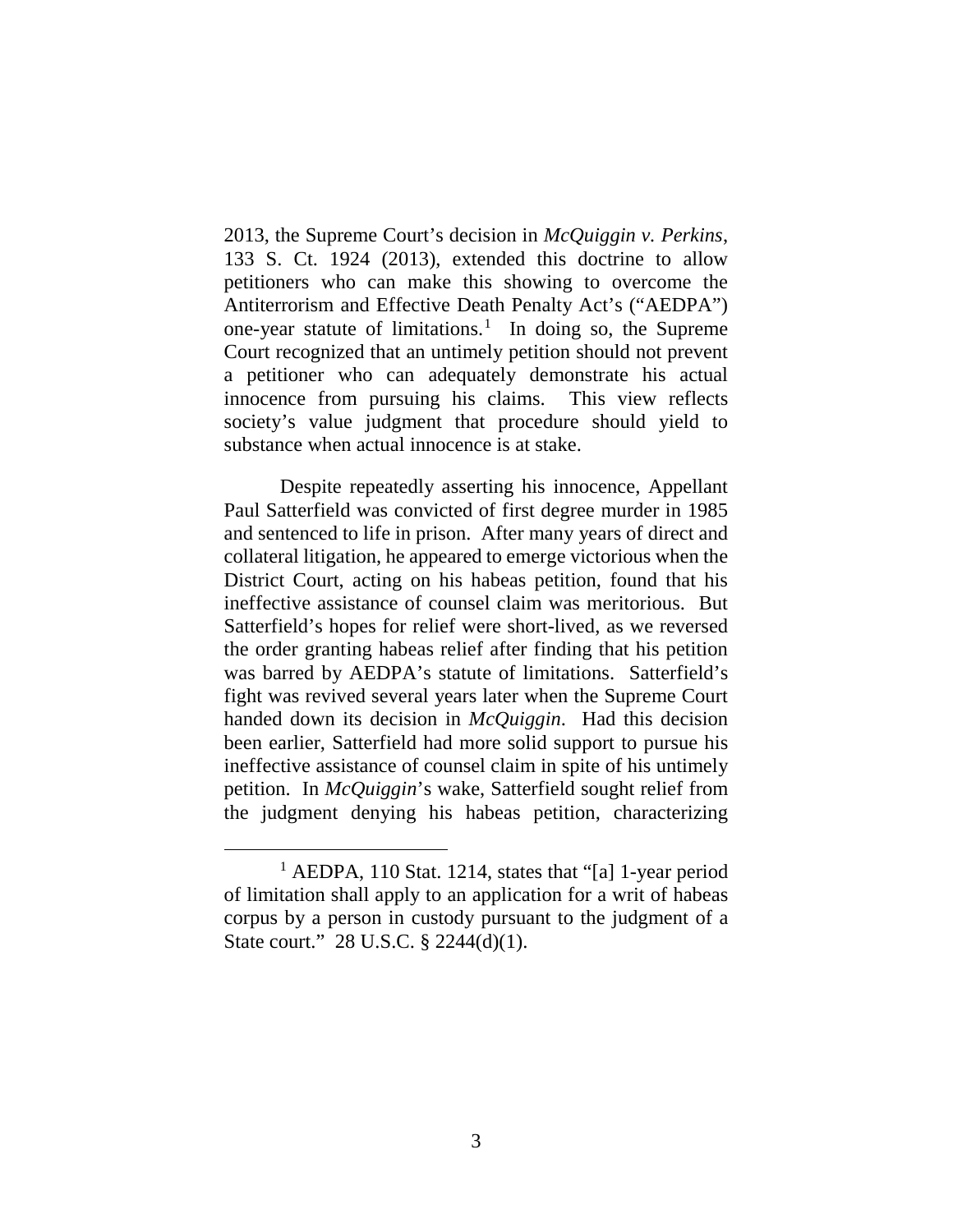*McQuiggin*'s change in relevant decisional law as an extraordinary circumstance to justify relief under Federal Rule of Civil Procedure 60(b)(6).

The District Court denied Satterfield's Rule 60(b)(6) motion after determining that *McQuiggin* was not an extraordinary circumstance. While we do not opine whether the Rule 60(b)(6) motion should ultimately be granted, we will nonetheless vacate the District Court's order. In *Cox v. Horn*, 757 F.3d 113 (3d. Cir. 2014), we held that changes in decisional law may—when paired with certain circumstances—justify Rule 60(b)(6) relief. A district court addressing a Rule 60(b)(6) motion premised on a change in decisional law must examine the full panoply of equitable circumstances in the particular case before rendering a decision. In this case, we believe that the District Court did not articulate the requisite equitable analysis, and we will remand for proper consideration.

Separately, and perhaps more importantly, we explain that the nature of the change in decisional law must be weighed appropriately in the analysis of pertinent equitable factors. *McQuiggin* implicates the foundational principle of avoiding the conviction of an innocent man and attempts to prevent such a mistake through the fundamental miscarriage of justice exception. If Satterfield can make the required credible showing of actual innocence to avail himself of the fundamental miscarriage of justice exception had *McQuiggin* been decided when his petition was dismissed, equitable analysis would weigh heavily in favor of deeming *McQuiggin*'s change in law, as applied to Satterfield's case, an exceptional circumstance justifying Rule 60(b)(6) relief. While Satterfield's ability to show actual innocence is not case determinative in that the District Court must weigh all of the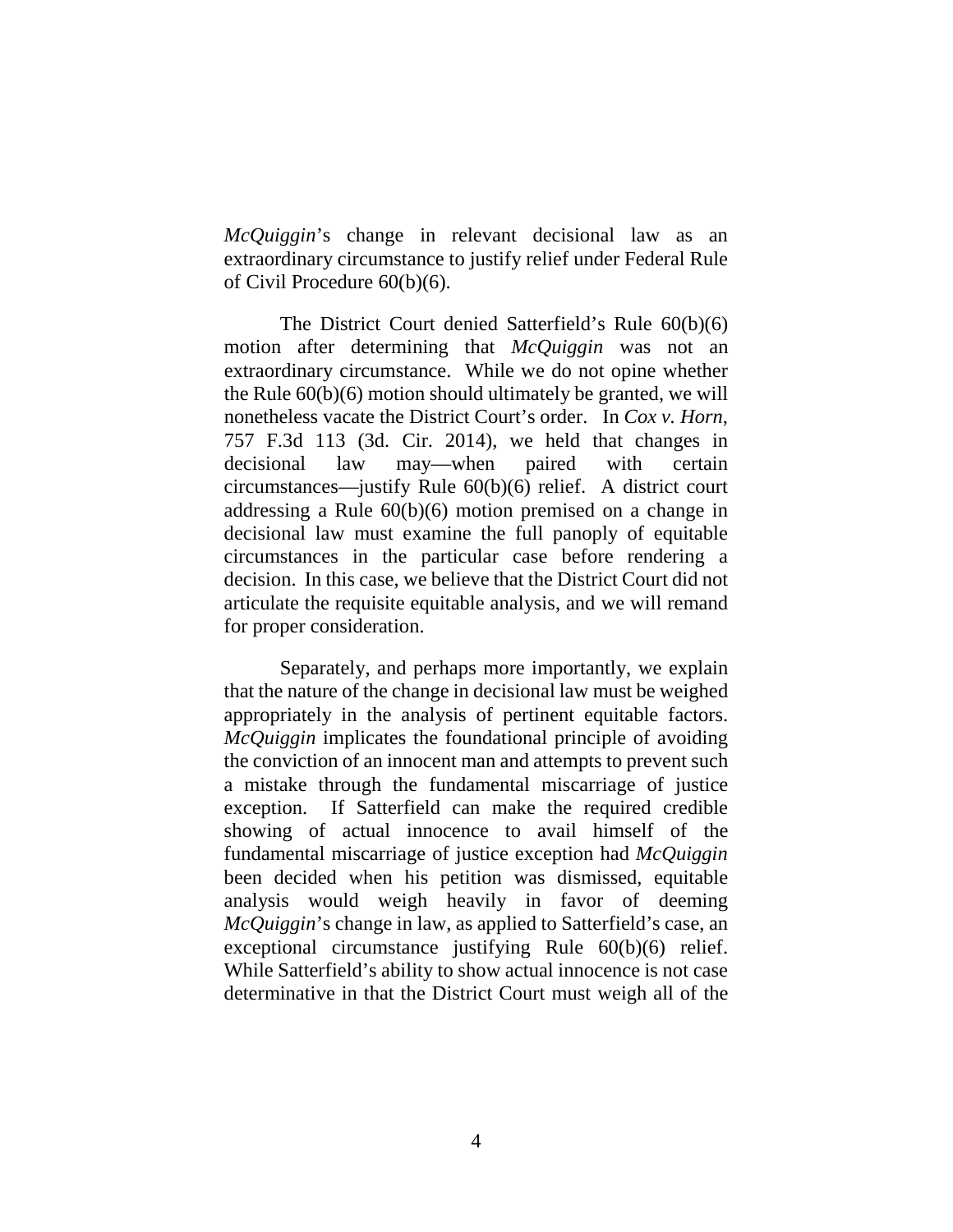equitable factors as guided by precedent, we clarify that the nature of the change in law cannot be divorced from that analysis.

**I.**

The tortuous path to Satterfield's current appeal begins more than three decades ago. In 1983, Satterfield visited the home of Azzizah Abdullah to repair her television set. When Satterfield had finished and the television appeared to be working properly, Abdullah paid Satterfield's fee. But the television ceased working only a short while later, prompting Abdullah to summon Satterfield back to her home to complete the task. He made several additional attempts to fix the recalcitrant television, but his efforts were in vain. During Satterfield's final service call to Abdullah's home, her husband William Bryant became frustrated with Satterfield's repeated failures. Conflict erupted. When Bryant demanded Abdullah's money back while brandishing a knife and a baseball bat,<sup>2</sup> Satterfield returned the money and quickly departed, never reporting the incident to the police.

Approximately one week after the altercation in Abdullah's home, Bryant was shot outside his home in the early morning hours. Police interviewed two eyewitnesses—

 $2$  There are three versions of this event: (1) Satterfield testified that Bryant poked him with the baseball bat, (J.A. 544); (2) Wayne Edwards claimed that Satterfield told him Bryant had struck him with the bat, (J.A. 488); and (3) Abdullah explained that Bryant had nudged Satterfield's shoulder with the bat, (J.A. 465).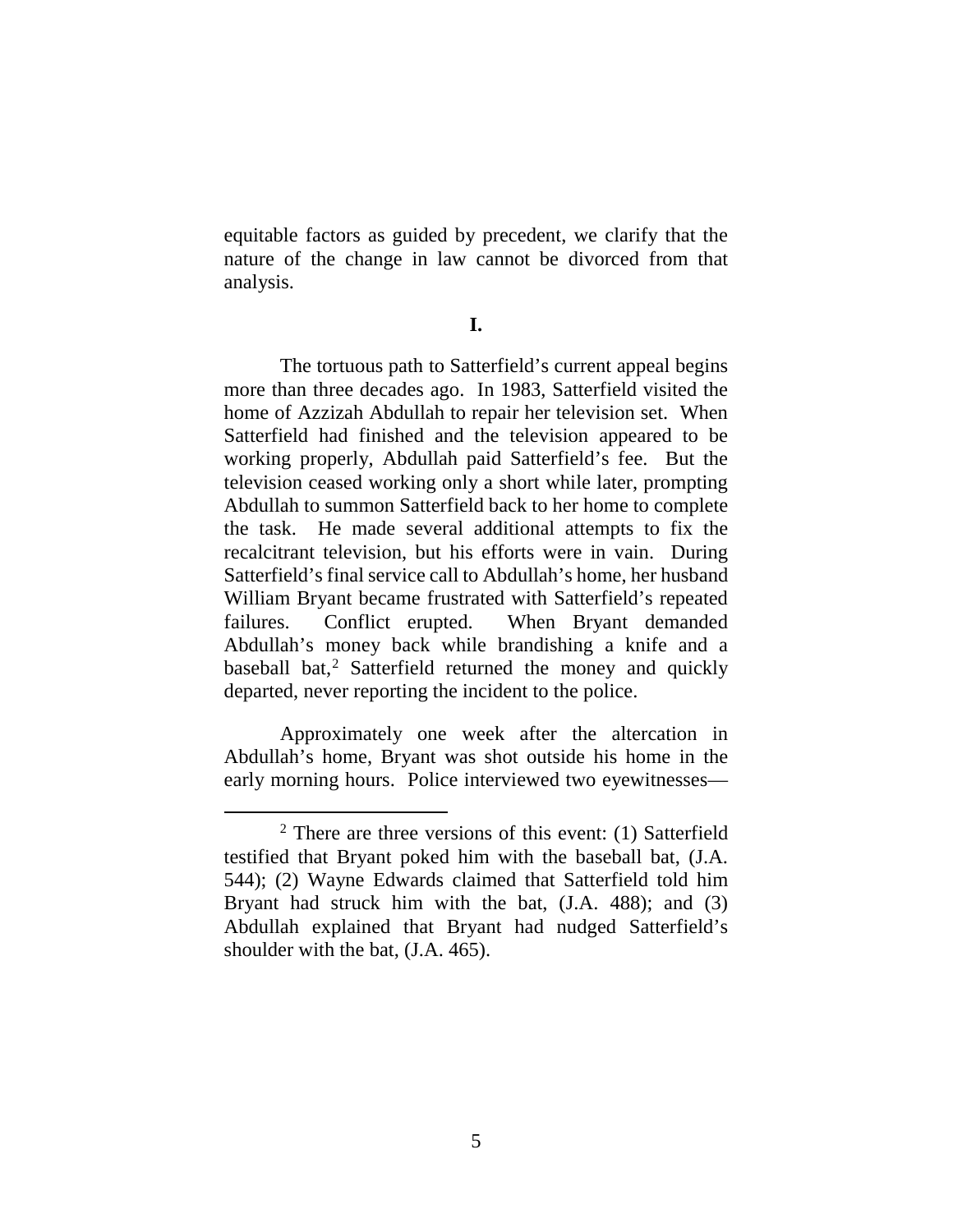brothers Eric and Grady Freeman—on the morning of Bryant's murder. The Freemans had been in their home at the time of the shooting and, upon hearing the gunshots, peered out from their windows at the crime scene. Eric Freeman reportedly saw a man who "looked like he was white," "had like blond hair," and was about 5'  $9$ ".<sup>3</sup> (J.A. 695–97.) According to Eric, the man briskly walked to a parked car, looked both ways before getting in, and had his hand inside his jacket "like he was putting away something." (J.A. 695–97*.*) Grady Freeman similarly described seeing a "light skin guy" about 5'7" or 8". (J.A. 698.) Critically, Satterfield is a black man with brown hair and stands six feet tall. (J.A. 439.)

Investigators soon learned of Satterfield's recent altercation with Bryant. This information yielded a search warrant for Satterfield's home and car. Upon execution, however, the searches produced no evidence implicating Satterfield, and the investigation went dormant for about a year.

The story picks back up in 1984, when Satterfield met Patricia Edwards at a nearby racquet club. Mrs. Edwards suggested that Satterfield play tennis with her husband, Wayne Edwards. After playing together on several occasions, Satterfield and Mr. Edwards met for lunch at the racquet club. The conversation began with benign pleasantries, with the two discussing commonalities in their upbringings, among other things. Mr. Edwards claimed that the conversation eventually culminated with Satterfield admitting to Bryant's murder in

<sup>&</sup>lt;sup>3</sup> Both brothers also described the shooter has having closely cropped hair, while Satterfield was said to have had a bushy Afro of a brown or reddish color. (J.A. 436, 614.)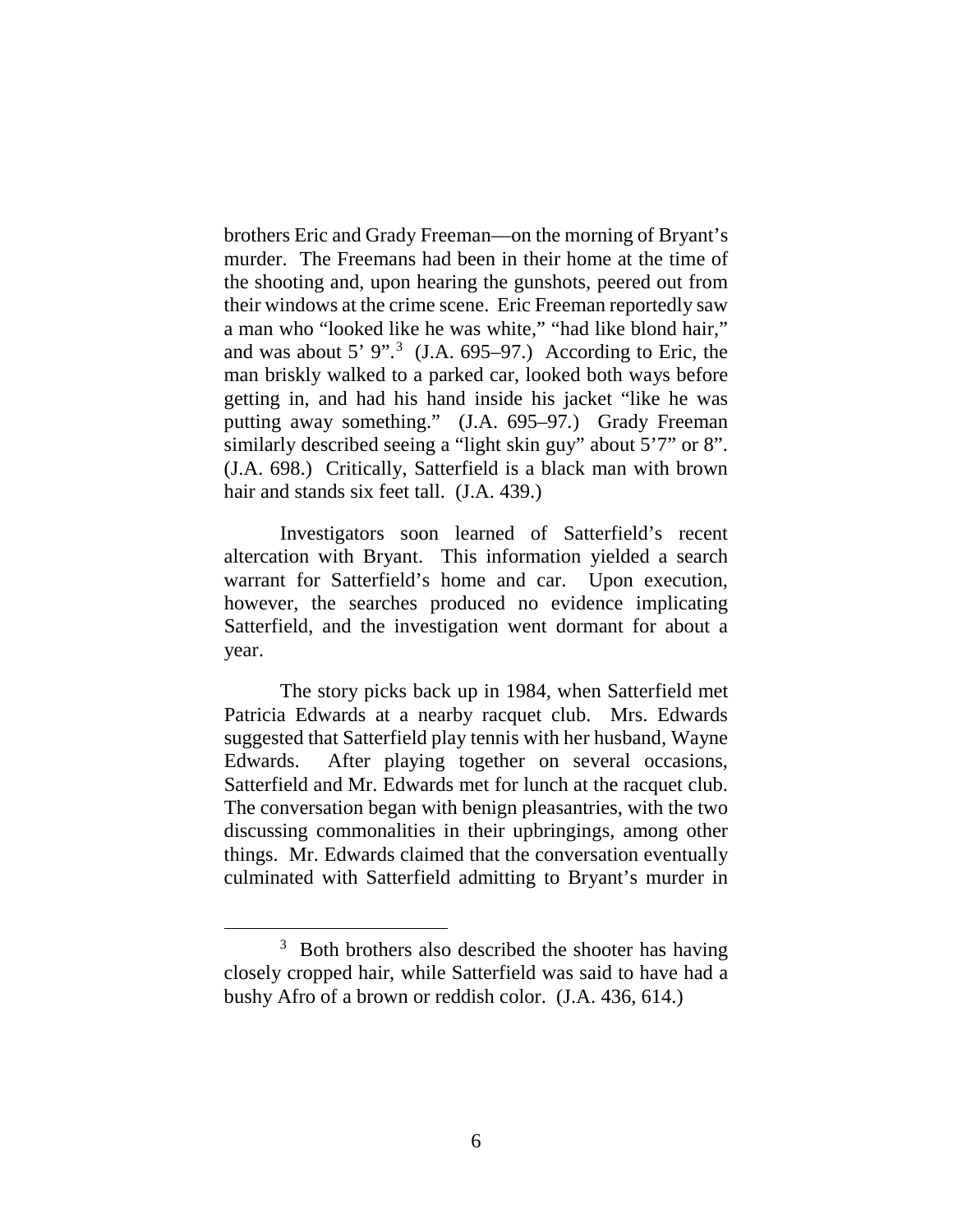fairly explicit detail. Mr. Edwards contacted the police through his attorney, and Satterfield was arrested days later.

At Satterfield's trial, Mr. Edwards testified to Satterfield's confession. The State Respondents characterize Mr. Edwards' testimony on the stand as both credible and corroborated by the evidence. Mr. Edwards told the jury that Satterfield had not reported his altercation with Bryant to the police because he assumed it would be futile based on a past experience with a customer. Mr. Edwards also explained that Satterfield had admitted to disposing of his .44 caliber gun the purported murder weapon—shortly after the killing, only to later tell police the firearm had been stolen. According to the State Respondents, Mr. Edwards also testified to details of the crime that nobody beside the killer could have known; for instance, that the killer had fired four shots at the victim and that the victim was running away at the time he was struck. 4

Satterfield took the stand in his own defense. He admitted that he had told Mr. Edwards that he was once suspected of murder and recounted to Mr. Edwards the details laid bare in the search warrants he had been served with during the investigation. But Satterfield insisted that Mr. Edwards had fabricated the rest of the confession, possibly prompted by a developing romantic relationship between Satterfield and Mr. Edwards' wife. Satterfield also testified that he had owned a .44 caliber special gun like the one used in Bryant's murder, but reaffirmed that it had been stolen in an unreported burglary years before the killing. He nonetheless admitted that he had

 <sup>4</sup> We note, however, that the search warrants indicated four bullets were removed from Bryant's body. (J.A. 708.)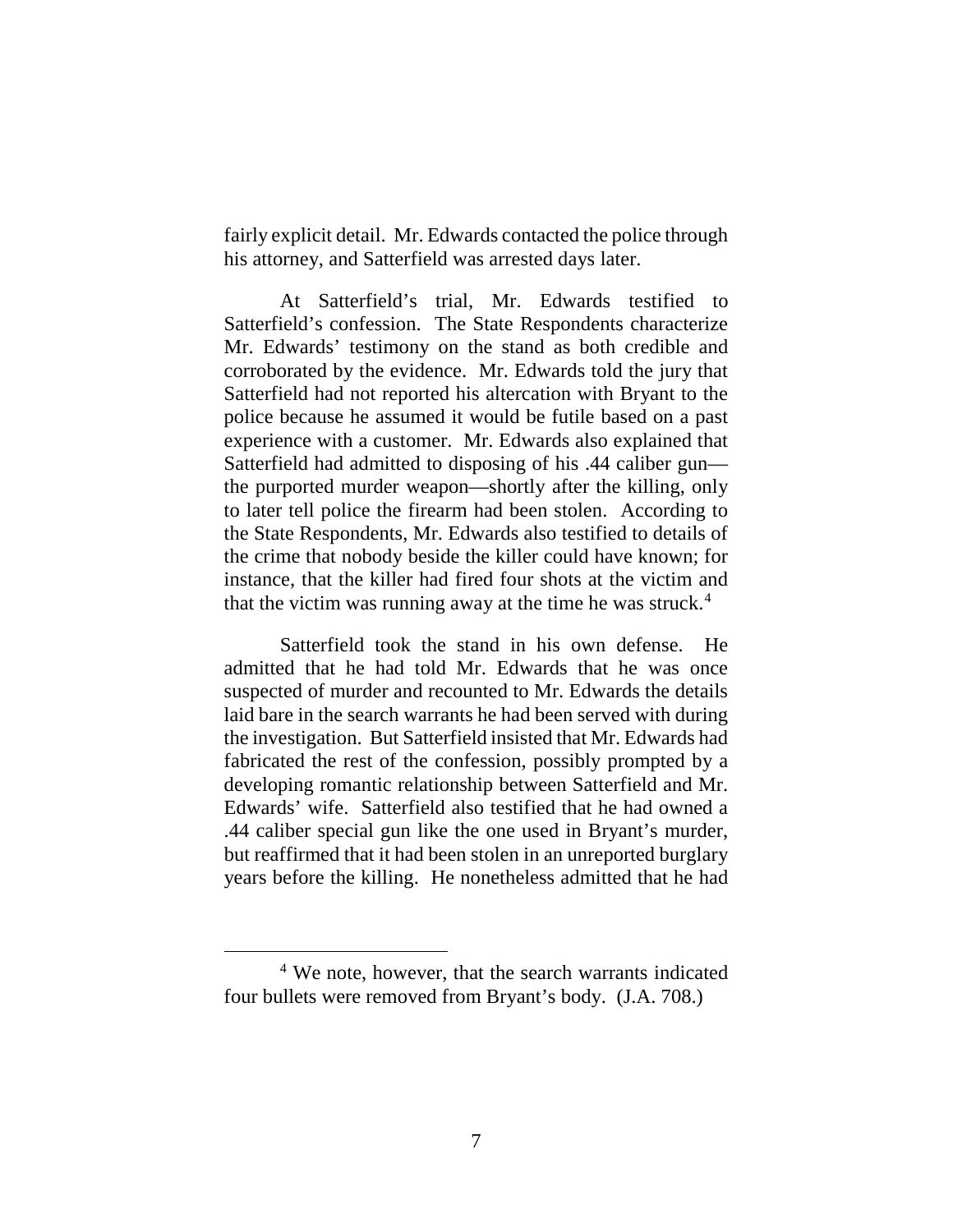purchased .44 special ammunition on the very day that he was assaulted by Bryant.

Satterfield was represented by attorney Lee Mandell at his murder trial. Mandell did not call either of the Freeman brothers as witnesses, nor did Mandell even interview either of the brothers prior to trial. 5 Instead, the only mention of either brother's eyewitness statement came when Satterfield read Eric Freeman's description of the suspect from a search warrant affidavit. The jury convicted Satterfield of first degree murder in June 1985.

After his conviction, Satterfield filed post-verdict motions alleging that Mandell was ineffective for failing to present the Freemans as defense witnesses at trial. The trial court held an evidentiary hearing during which it heard testimony from Mandell and both Freeman brothers. Eric Freeman repeated his earlier description of the suspect as a white man with blonde hair. (J.A. 642.) Grady Freeman, however, took the opportunity to clarify his initial description of the suspect as having "light skin," now explaining that the suspect was "Caucasian" and had light blonde hair. (J.A. 620.) He further proclaimed that he was "positive" Satterfield was not the man he had seen at the time of the shooting. (J.A. 620.) Importantly, there was some sparring at the evidentiary hearing over whether Grady's initial statement to police that the

 <sup>5</sup> Mandell testified his investigator had encountered difficulty tracking the Freeman brothers down. Both brothers, however, responded to the State's subpoena to appear for the trial. Satterfield's initial post-trial counsel, Ms. Gelb, also had no problem locating the brothers and easily procuring their appearance at the post-trial motion hearing.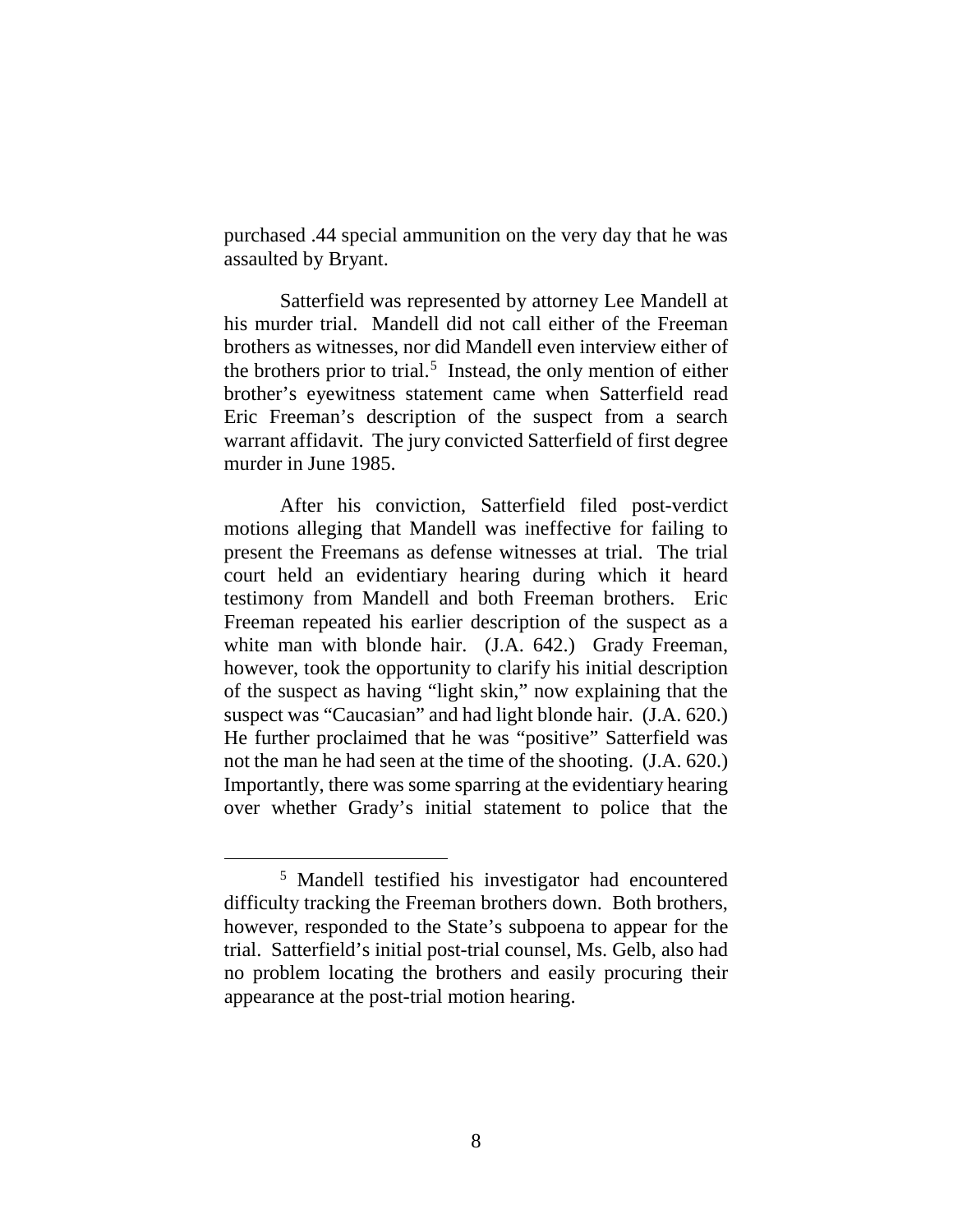suspect was light-skinned meant that the suspect had lighter black skin or was white. (J.A. 612.)

Following the evidentiary hearing, the trial court dismissed Satterfield's post-verdict motion and sentenced him to life imprisonment. The Pennsylvania Superior Court then denied his appeal, determining that that Mandell had pursued a valid trial strategy in attempting to avoid a rebuttal of Eric's favorable description of the suspect with Grady's initial statement. (J.A. 675.) But the Superior Court's conclusion relied on its observation that Grady Freeman had identified the fleeing man "as a 'light-skinned' black male, with cut short hair, in his early thirties," a description which "closely fit that of Satterfield." (J.A. 674.) Later, the District Court presiding over Satterfield's habeas proceedings would point out that the Superior Court's characterization of Grady's statement was in error. Grady Freeman had never described the suspect as a "light-skinned black male," but merely as "light-skinned." Nonetheless, the Pennsylvania Supreme Court denied allocatur.

Satterfield next filed a *pro se* King's Bench petition with the Pennsylvania Supreme Court in 1996. This petition was denied, along with his petition for reconsideration. Satterfield's 1997 *pro se* PCRA petition was also denied, and his appeals were unsuccessful.

In 2002—almost 20 years after Bryant's murder— Satterfield filed a federal habeas petition raising nine claims, including actual innocence and ineffective assistance of trial counsel for failing to present the Freemans as witnesses. A Magistrate Judge initially recommended the petition be dismissed as time-barred. After finding that Satterfield's King's Bench petition was a "properly filed" application for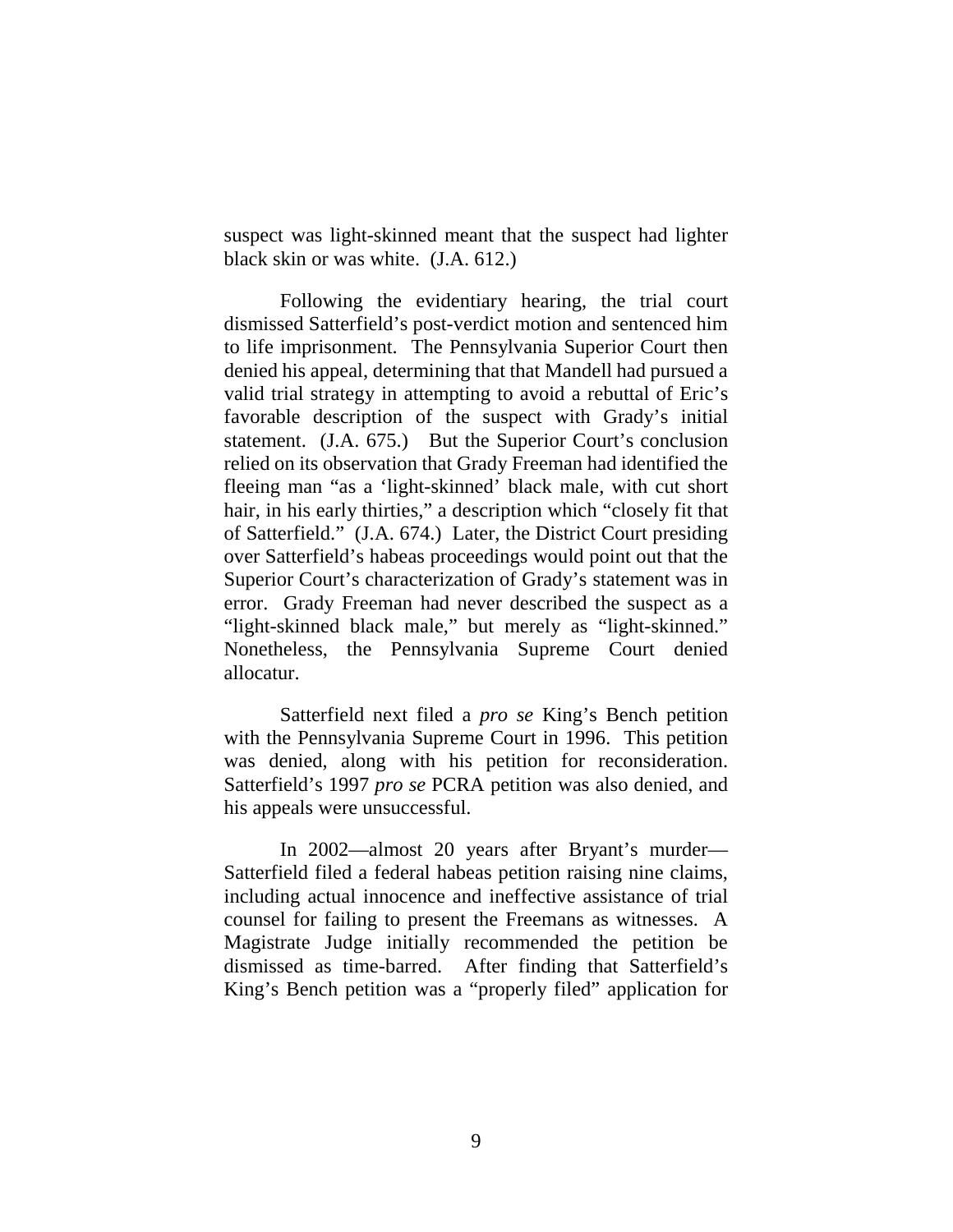state post-conviction review, the District Court remanded the petition to the Magistrate Judge for further analysis of the timeliness issue and the merits of Satterfield's claims. The Magistrate Judge then issued a supplemental report recommending Satterfield's claims be denied on their merits, which the District Court initially adopted. But after Satterfield's objections, the District Court granted relief on his ineffective-assistance-of-counsel claim. The District Court concluded that the Pennsylvania Superior Court's determination that Mandell had a reasonable basis in not putting forth the Freemans' testimony was based, as mentioned earlier, on a misreading of Grady Freeman's statement. *Satterfield v. Johnson*, 322 F. Supp. 2d 613, 620, 623–24 (E.D. Pa. 2004). The District Court, however, adopted the supplemental report and recommendation of the Magistrate Judge denying relief on Satterfield's other claims. *Id.* at 624.

The State Respondents appealed the District Court's decision, arguing that Satterfield's petition should be dismissed as time-barred. We reversed and remanded, finding that Satterfield's King's Bench petition to the Pennsylvania Supreme Court was not a "properly filed" collateral challenge to his conviction for the purposes of 28 U.S.C.  $\S$  2244(d)(2), and thus did not toll AEDPA's statute of limitations. *Satterfield v. Johnson*, 434 F.3d 185, 195 (3d Cir. 2006). We also determined that Satterfield was not entitled to equitable tolling. *Id.* at 196. Upon remand, the District Court dismissed Satterfield's petition.

In 2014, approximately 30 years after Satterfield's arrest in connection with Bryant's murder, he filed a motion with the District Court under Federal Rule of Civil Procedure  $60(b)(6)$  seeking relief from the judgment dismissing his habeas petition. Satterfield argued that the Supreme Court's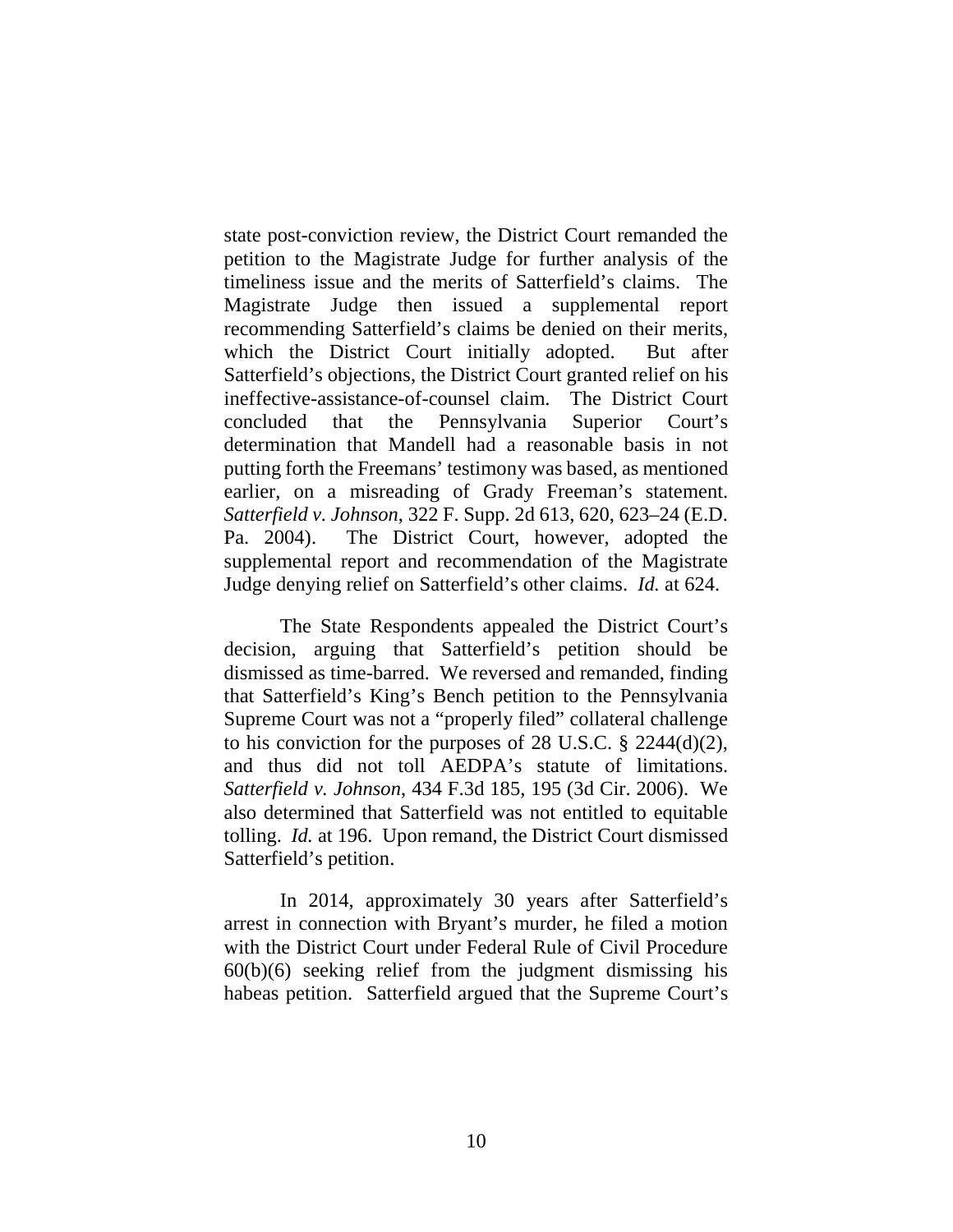holding in *McQuiggin* was a change in decisional law that served as an extraordinary circumstance upon which Rule 60(b)(6) relief may issue. *McQuiggin* held that "actual innocence, if proved, serves as a gateway through which a petitioner may pass" to overcome an untimely petition under AEDPA. 133 S. Ct. at 1928. Upon review, the District Court ruled that *McQuiggin* was not a ground for relief and denied the Rule 60(b)(6) motion. Satterfield then requested a Certificate of Appealability, which we granted on the issue of whether *McQuiggin*, either alone or in combination with other equitable factors, is sufficient to invoke relief from final judgment under Rule 60(b)(6) to allow an appellant to raise an otherwise time-barred valid claim that trial counsel was ineffective.

### **II.**

The District Court had jurisdiction pursuant to 28 U.S.C § 2241 and § 2254. We have appellate jurisdiction under 28 U.S.C. § 1291 and § 2253. We review the District Court's denial of Satterfield's Rule 60(b)(6) motion for abuse of discretion. *Cox v. Horn*, 757 F.3d 113, 118 (3d Cir. 2014). "A district court abuses its discretion when it bases its decision upon a clearly erroneous finding of fact, an erroneous conclusion of law, or an improper application of law to fact." *Id.*

#### **III.**

Satterfield invokes Federal Rule of Civil Procedure 60(b)(6) to seek relief from the District Court's judgment dismissing his habeas petition. Rule 60(b) provides litigants with a mechanism by which they may obtain relief from a final judgment "under a limited set of circumstances including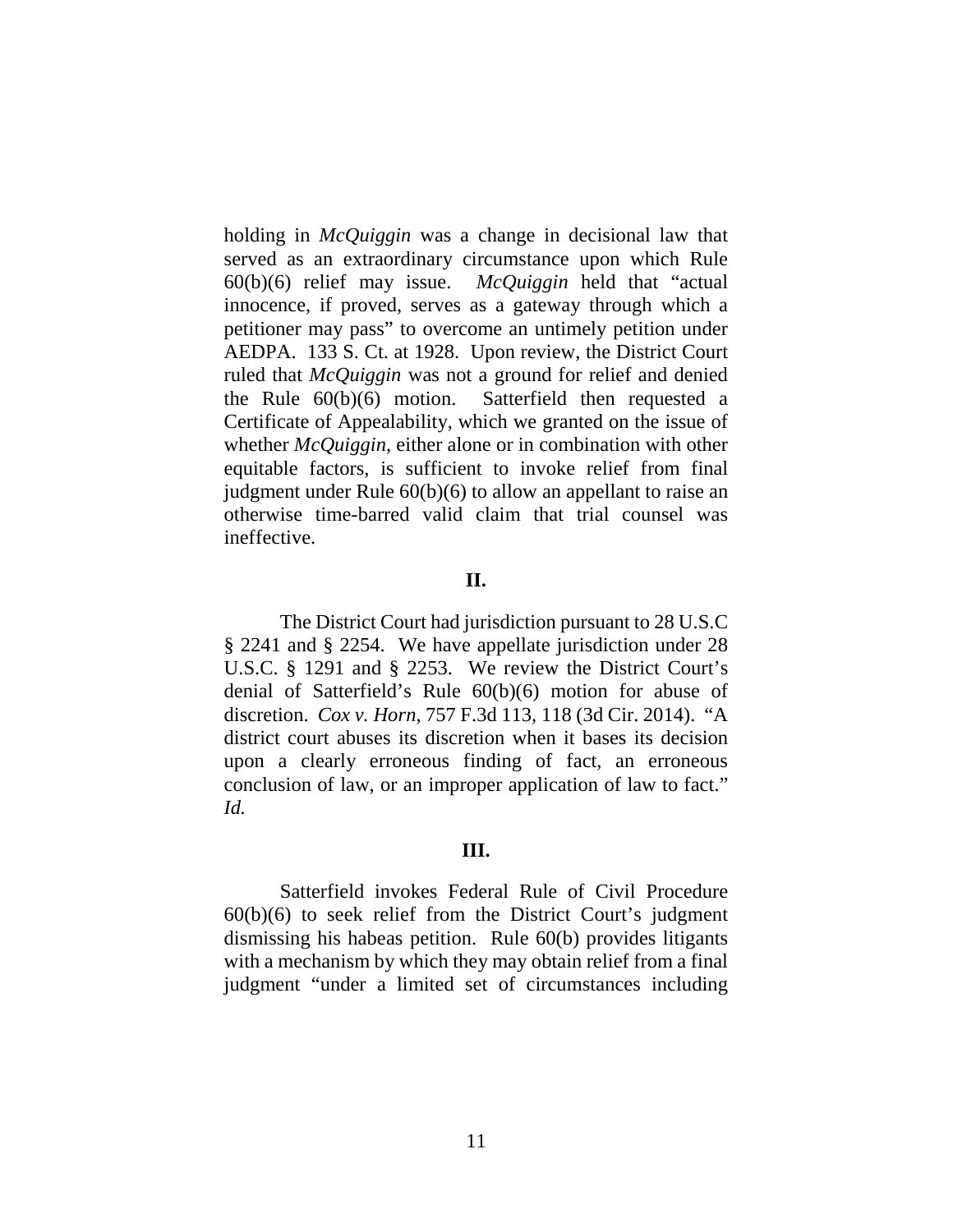fraud, mistake, and newly discovered evidence." *Gonzalez v. Crosby*, 545 U.S. 524, 528 (2005). Satterfield specifically relies upon Rule 60(b)(6), a catch-all provision extending beyond the listed circumstances to "any other reason that justifies relief." Despite the open-ended nature of the provision, a district court may only grant relief under Rule 60(b)(6) in "extraordinary circumstances where, without such relief, an extreme and unexpected hardship would occur." *Cox*, 757 F.3d at 120 (quoting *Sawka v. Healtheast, Inc.*, 989 F.2d 138, 140 (3d Cir. 1993)); *see also Boughner v. Sec'y of Health, Ed. & Welfare*, 572 F.2d 976, 978 (3d Cir. 1978). This is a difficult standard to meet, and "[s]uch circumstances will rarely occur in the habeas context." *Gonzalez*, 545 U.S. at 535.

Satterfield asserts in his Rule 60(b)(6) motion that a change in relevant decisional law occurring after his petition had been denied is an extraordinary circumstance upon which his Rule  $60(b)(6)$  relief may issue. Satterfield identifies the Supreme Court's ruling in *McQuiggin*—handed down seven years after the District Court dismissed Satterfield's habeas petition on remand—as an intervening change in relevant decisional law that requires such relief. *McQuiggin* focused on the "fundamental miscarriage of justice" exception, a doctrine that had previously been applied to allow a habeas petitioner "to pursue his constitutional claims . . . on the merits notwithstanding the existence of a procedural bar to relief" where the petitioner makes "a credible showing of actual innocence." 133 S. Ct. at 1931. The Supreme Court clarified that the fundamental miscarriage of justice exception would also permit a petitioner to overcome a petition that failed to comply with AEDPA's statute of limitations. Even so, a petitioner asserting actual innocence may not avail himself of the exception "unless he persuades the district court that, in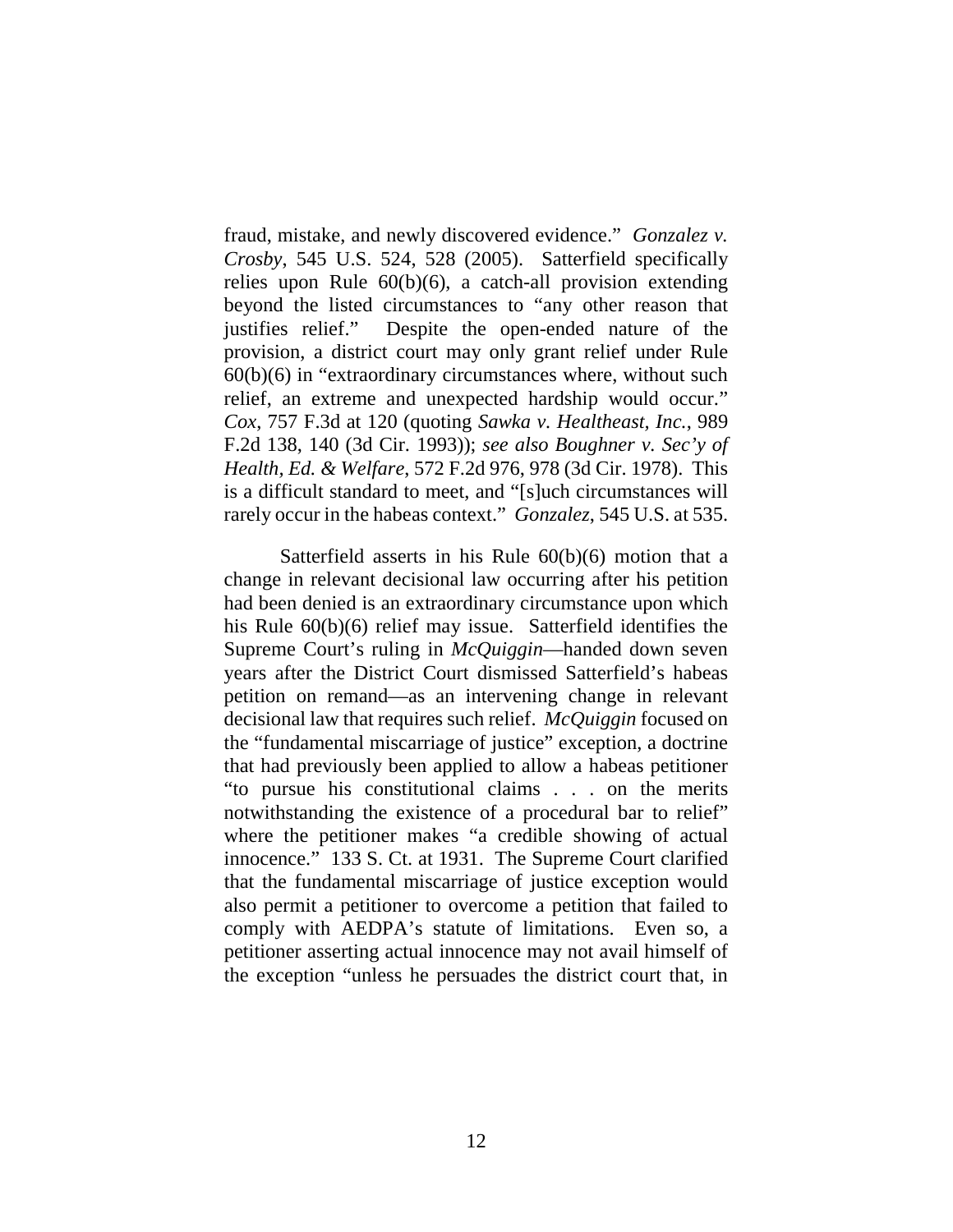light of the new evidence, no juror, acting reasonably, would have voted to find him guilty beyond a reasonable doubt." *Id.* at 1928, 1935 (quoting *Schlup v. Delo*, 513 U.S. 298, 329 (1995)).

The decision in *McQuiggin* is particularly relevant to Satterfield's case because we reversed his successful ineffective assistance of counsel claim after finding that his petition was untimely under AEDPA. Had *McQuiggin* been in place at the time of Satterfield's habeas proceedings, an appropriate showing of actual innocence may have allowed Satterfield to overcome his untimely petition and pursue his ineffective assistance claim. Thus, we must determine whether *McQuiggin* is a change in decisional law that can serve as an extraordinary circumstance upon which Rule 60(b)(6) relief may issue, either on its own or when paired with the equitable circumstances of the case.

#### **A.**

Satterfield properly characterizes *McQuiggin* as effecting a change in our decisional law. Prior to *McQuiggin*, we had never affirmatively held that a showing of actual innocence could serve as an equitable exception to AEDPA's one-year statute of limitations. In fact, several circuits were split on the issue of whether such an equitable exception or basis for equitable tolling existed at the time *McQuiggin* was decided. *Compare Rivas v. Fischer*, 687 F.3d 514, 548 (2d Cir. 2012) (a compelling claim of actual innocence may excuse an otherwise untimely habeas petition); *Lee v. Lampert*, 653 F.3d 929, 934 (9th Cir. 2011) (en banc) (same); *San Martin v. McNeil*, 633 F.3d 1257, 1267–68 (11th Cir. 2011) (same); *Lopez v. Trani*, 628 F.3d 1228, 1230–31 (10th Cir. 2010) (same); and *Souter v. Jones*, 395 F.3d 577 (6th Cir. 2005)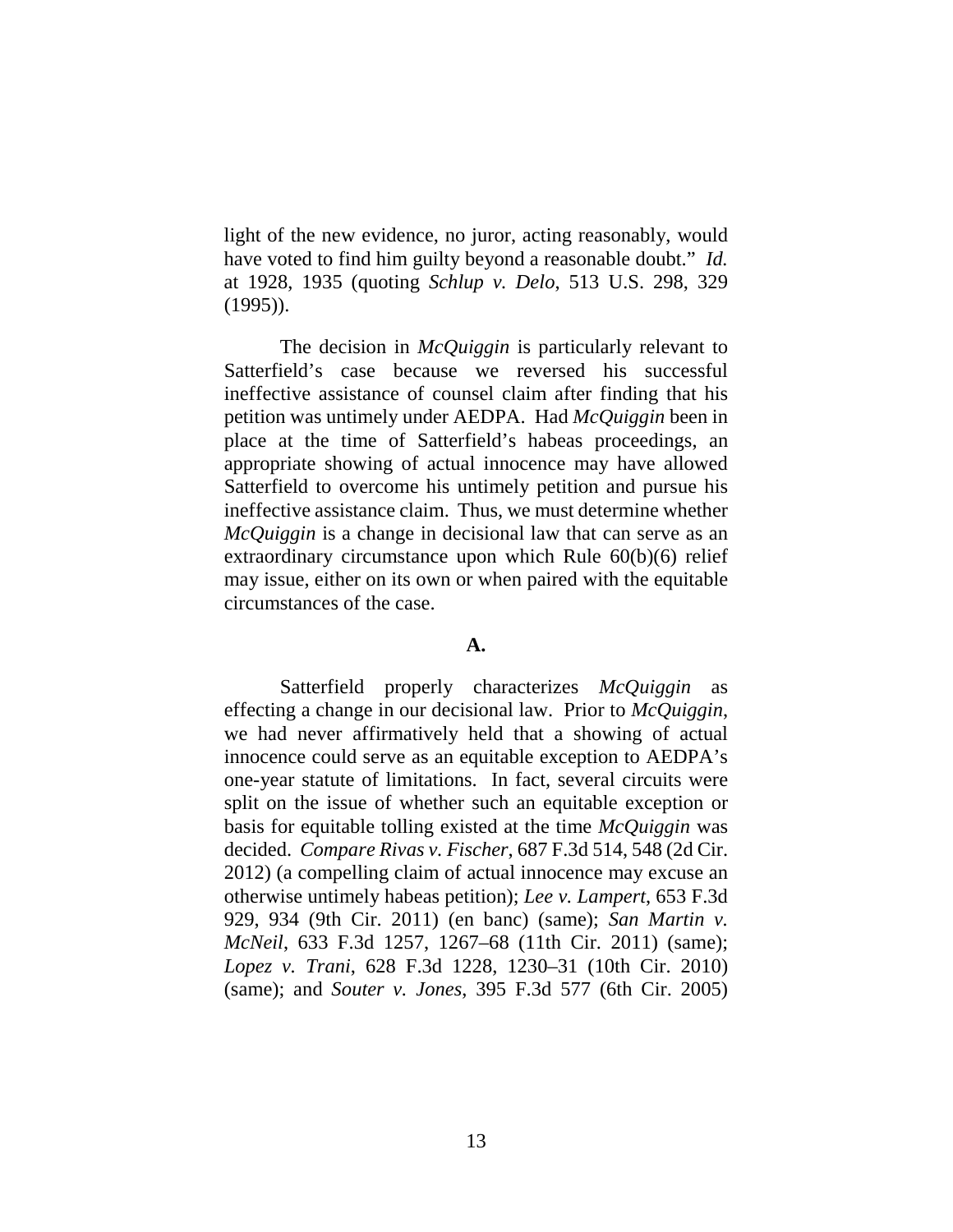(same), *with David v. Hall*, 318 F.3d 343, 347 (1st Cir. 2003) (a showing of actual innocence does not excuse an otherwise untimely filing of a habeas petition); *Cousin v. Lensing*, 310 F.3d 843, 849 (5th Cir. 2002) (same); and *Escamilla v. Jungwirth*, 426 F.3d 868, 871–72 (7th Cir. 2004) (same).

We had numerous opportunities to confront habeas petitioners' arguments that their actual innocence should permit an equitable exception to, or equitable tolling of, $6$  the statute of limitations. In each case, we declined to decide whether a showing of actual innocence could provide a basis for an equitable exception or equitable tolling in the habeas context and instead opted to sidestep the issue by determining that the petitioners had failed to establish actual innocence. *See, e.g.*, *Munchinski v. Wilson*, 694 F.3d 308, 329 n.16 (3d Cir. 2012) (noting that other circuits were split on the existence of an actual innocence exception, but declining to consider the issue because the petitioner had shown the diligence and extraordinary circumstances sufficient for equitable tolling); *Scott v. Lavan*, 190 F. App'x 196, 199 (3d Cir. 2006) (declining to consider whether an actual innocence exception exists because the petitioner had no basis to assert a claim of actual innocence); *Hussmann v. Vaughn*, 67 F. App'x 667, 669 (3d Cir. 2003) (same); *see also Sistrunk v. Rozum*, 674 F.3d 181, 191 (3d Cir. 2012) (avoiding the question of whether actual

 <sup>6</sup> The Supreme Court explained in *McQuiggin* that there is a distinction between equitable tolling, where a petitioner seeks an extension of the prescribed statutory period to file, and an equitable exception, which would permit a petitioner to override the statute of limitations. 133 S. Ct. at 1931; *see also Rivas*, 687 F.3d at 547 n.42 (distinguishing between equitable tolling and equitable exceptions).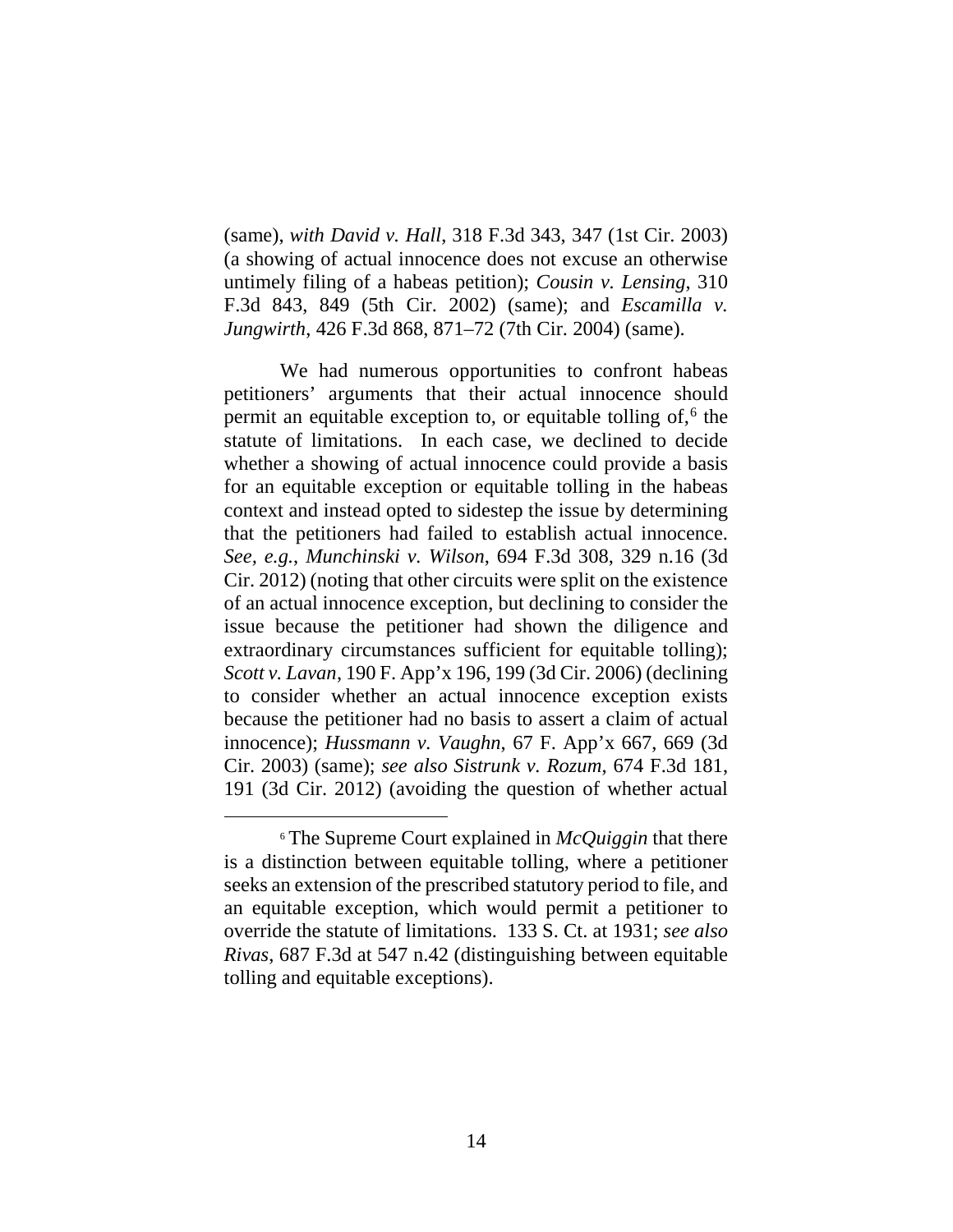innocence allowed for equitable tolling, and instead finding the petitioner's showing of actual innocence to be inadequate); *Teagle v. Diguglielmo*, 336 F. App'x 209, 212 (3d Cir. 2009) (same); *Knecht v. Shannon*, 132 F. App'x 407, 409 (3d Cir. 2005) (same). While Satterfield could have looked to other circuits to make an equitable-exception argument at the time his petition was denied, actual innocence had not yet been established as a basis for an equitable exception to untimely filing under AEDPA in our circuit. $7$ 

#### **B.**

We turn next to whether the change in law borne by *McQuiggin* may properly serve as the basis of a Rule 60(b)(6) motion. Precedent makes clear that changes in decisional law alone will "rarely" constitute "extraordinary circumstances" for purposes of a Rule 60(b) motion. *Cox*, 757 F.3d at 121. Satterfield's reliance on an intervening change in the law is hardly novel in the habeas context, and petitioners have had little success with such arguments. The Supreme Court's decision in *Gonzalez v. Crosby* is a prime example of the difficulty of pursuing a Rule 60(b)(6) motion premised on a change in law. In *Gonzalez*, a district court had denied a prisoner's habeas petition on statute of limitations grounds. The prisoner later sought Rule 60(b)(6) relief, arguing that the Supreme Court's intervening decision in *Artuz v. Bennett*, 531 U.S. 4 (2000), marked a change in the interpretation of

 <sup>7</sup> Satterfield did argue that actual innocence should allow for equitable tolling at the time of his petition.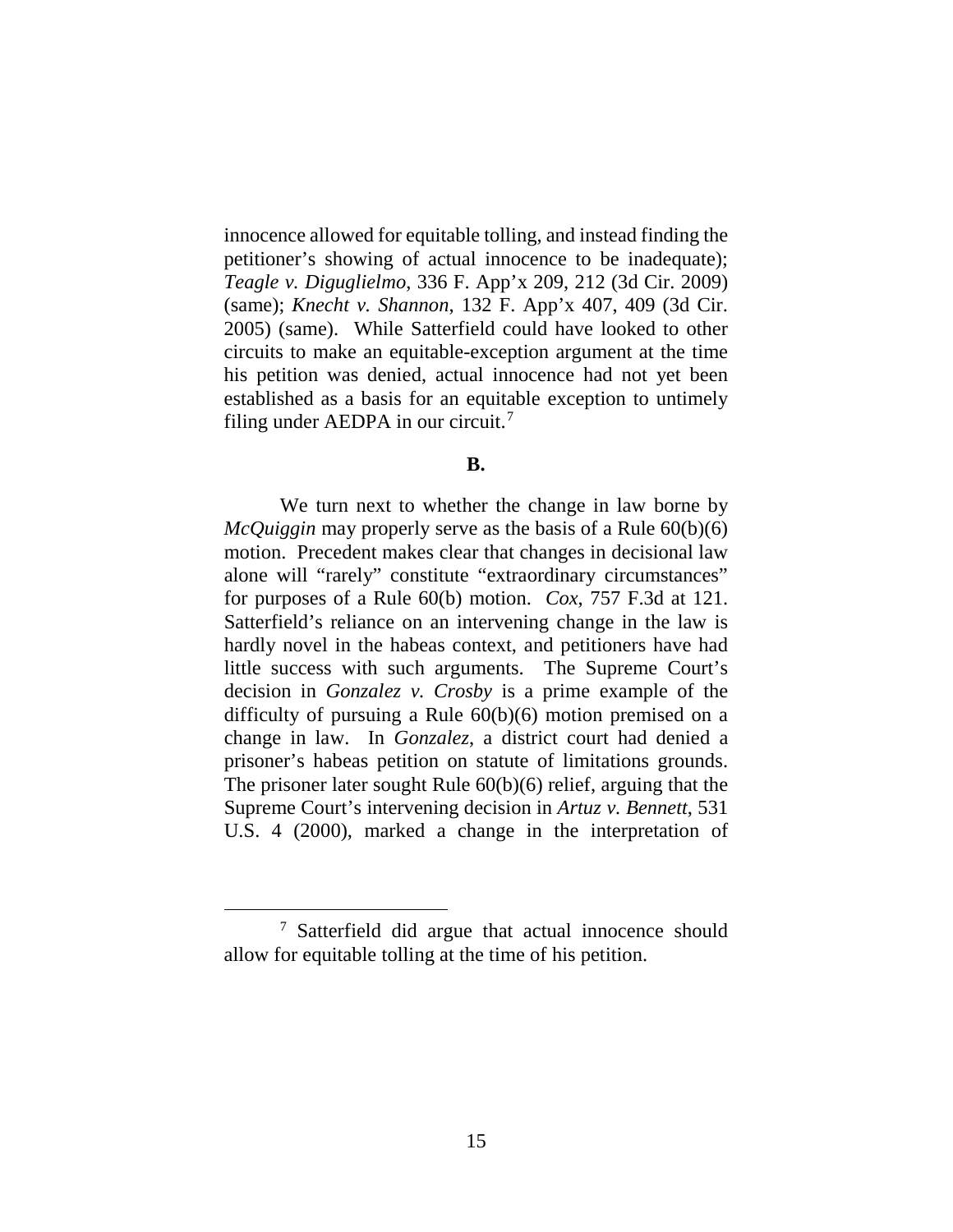AEDPA's statute of limitations.8 *Gonzalez*, 545 U.S. at 536. The Court affirmed the denial of the prisoner's Rule 60(b)(6) motion, emphasizing that the district court's initial ruling on the timeliness of the petition was consistent with the Eleventh Circuit's then-prevailing interpretation of the statute. In that sense, the Court observed, "[i]t is hardly extraordinary that subsequently, after petitioner's case was no longer pending, this Court arrived at a different interpretation," and "[a]lthough [the Court's] constructions of federal statutes customarily apply to all cases then pending on direct review, not every interpretation of the federal statutes setting forth the requirements for habeas provides cause for reopening cases long since final." *Id.* (citation omitted).

Both the State Respondents and the District Court interpret *Gonzalez* as foreclosing Rule 60(b)(6) relief in Satterfield's case. They conclude that the change in law brought about by *McQuiggin*—or any change in habeas law for that matter—cannot serve as an extraordinary circumstance justifying Rule 60(b)(6) relief. But *Gonzalez* does not mean that a change in law may never serve as the basis for Rule 60(b)(6) relief. *See Cox*, 757 F.3d at 123 ("*Gonzalez* did not say that a new interpretation of the federal habeas statutes much less, the equitable principles invoked to aid their enforcement—is *always* insufficient to sustain a Rule 60(b)(6) motion."). Rather, *Gonzalez* leaves open the possibility that a

 <sup>8</sup> The Supreme Court in *Artuz* held "that an application for state postconviction relief can be 'properly filed' even if the state courts dismiss it as procedurally barred." *Gonzalez*, 545 U.S. at 527.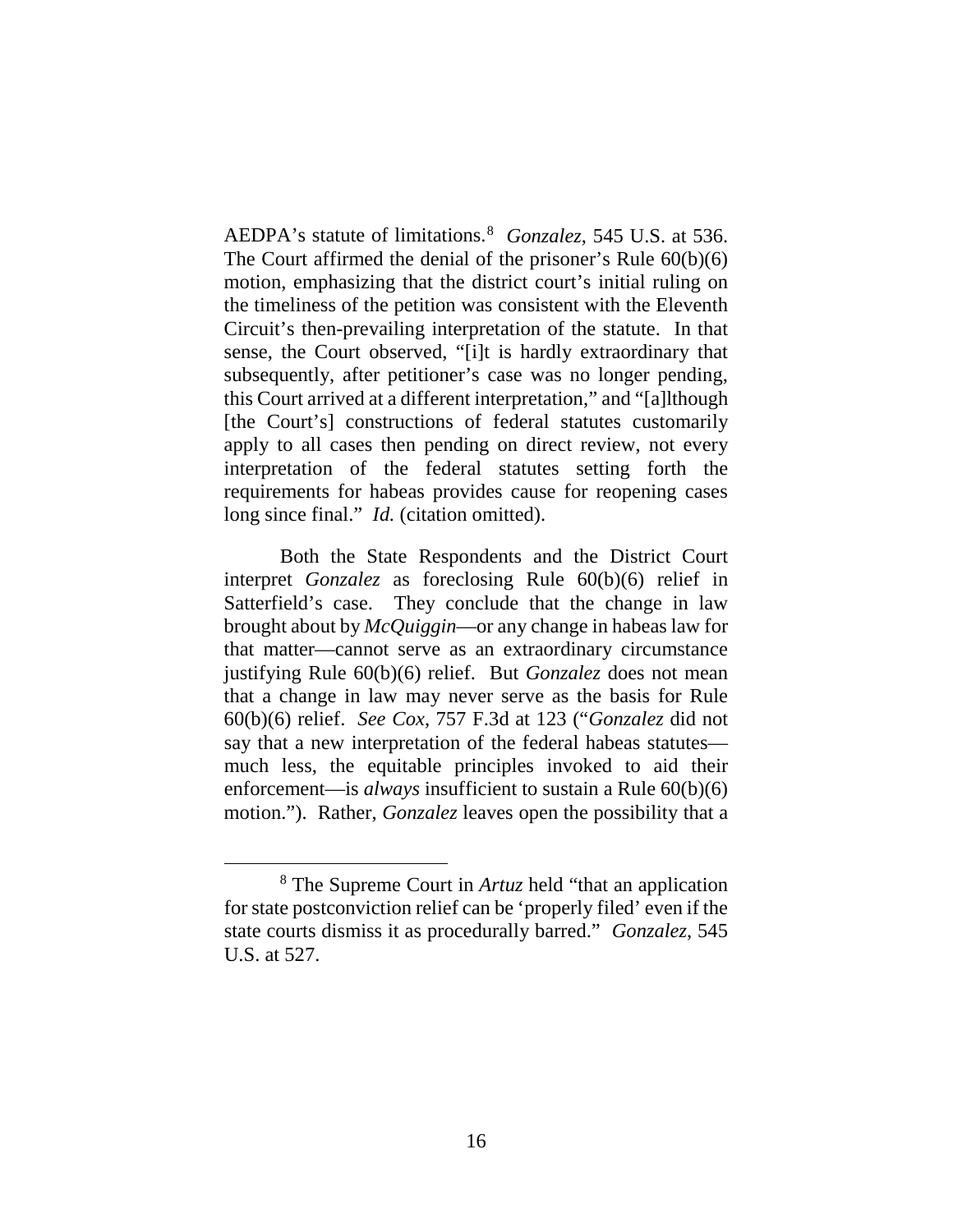change in law may—when accompanied by appropriate equitable circumstances—support Rule  $60(b)(6)$  relief.<sup>9</sup>

The State Respondents also cite several cases from other circuits, all of which were rendered before *Cox*. *See, e.g.*, *Tamayo v. Stephens*, 740 F.3d 986, 990 (5th Cir. 2014); *Ryburn v. Ramos*, No. 09-cv-1176, 2014 WL 51880, at \*2–3 (C.D. Ill. Jan. 7, 2014); *Rodgers v. Pfister*, No. 11-3120, 2013 WL

<sup>&</sup>lt;sup>9</sup> The State's brief and District Court's opinion cite several Eastern District of Pennsylvania decisions holding that the change in law in *McQuiggin* is not an "extraordinary circumstance" that can support a 60(b)(6) motion. *See, e.g.*, *Garcia v. Varner*, Civ. A. No. 00-3668, 2014 WL 2777398, at \*4 (E.D. Pa. June 19, 2014); *Williams v. Patrick*, Civ. A. No. 07-776, 2014 WL 2452049, at \*6 (E.D. Pa. June 2, 2014); *Pridgen v. Shannon*, Civ. A. No. 00-4561, 2014 WL 1884919, at \*3 (E.D. Pa. May 12, 2014); *Akiens v. Wynder*, Civ. A. No. 06-5239, 2014 WL 1202746, at \*2–3 (E.D. Pa. Mar. 24, 2014). All of these decisions compare *McQuiggin* to *Gonzalez*, noting that both represent a change in decisional law based on the interpretation of the federal habeas statute of limitations. As in *Gonzalez*, these courts found that *McQuiggin* was not sufficient to be an extraordinary circumstance. We later explain that *McQuiggin* is not merely a change in the procedural law governing the statute of limitations in habeas cases, as *Gonzalez* was. But to the extent that *McQuiggin* and *Gonzalez* are similar, our decision in *Cox*, emphatically rejects the notion that a particular change in law is never an extraordinary circumstance. Notably, all of these district court cases were decided before *Cox* was issued, and none engage in a thorough examination of the case-specific equities.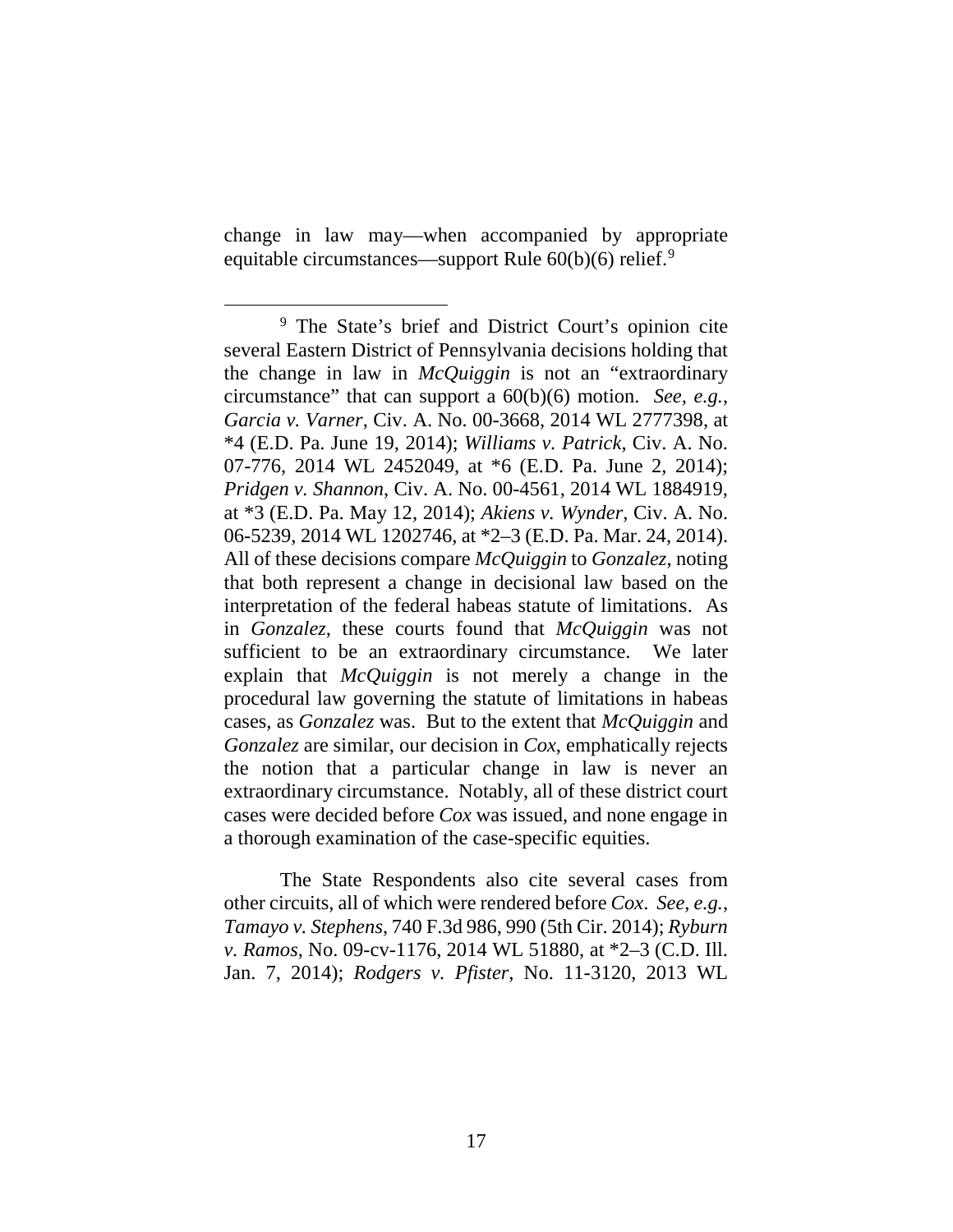Our decision in *Cox*, rendered almost ten years after *Gonzalez*, further confirms that our Circuit has "not embraced any categorical rule that a change in decisional law is never an adequate basis for Rule 60(b)(6) relief." *Id.* at 121–22. Instead, we have consistently taken the position "that intervening changes in the law *rarely* justify relief from final judgments under 60(b)(6)." *Id.* (emphasis in original). Rather than impose any *per se* or bright-line rule that a particular change in law is never an extraordinary circumstance, we adhere to a "case-dependent analysis" rooted in equity. *Id.* at 124. This analysis manifests as a "flexible, multifactor approach to Rule  $60(b)(6)$  motions . . . that takes into account all the particulars of a movant's case," even where the proffered ground for relief is a post-judgment change in the law.10 *Cox*, 757 F.3d at 122.

 $\overline{a}$ 

<sup>10</sup> We have explained that district courts should examine, "*inter alia*, [1] the general desirability that a final judgment should not be lightly disturbed; [2] the procedure provided by Rule 60(b) is not a substitute for an appeal; [3] the Rule should be liberally construed for the purpose of doing substantial justice; [4] whether, although the motion is made within the maximum time, if any, provided by the Rule, the motion is made within a reasonable time; ... [5] whether there are any intervening equities which make it inequitable to grant relief; [6] any other factor that is relevant to the justice of the [order] under attack...." *Lasky v. Cont'l Prods.* 

<sup>5745835,</sup> at \*2 (C.D. Ill. Oct. 23, 2013). Indeed, the Fifth Circuit decision in *Tamayo* relies on an earlier decision in *Adams v. Thayler*, 679 F.3d 312, 320 (5th Cir. 2012), which we explicitly declined to adopt in *Cox*. 757 F.3d at 121.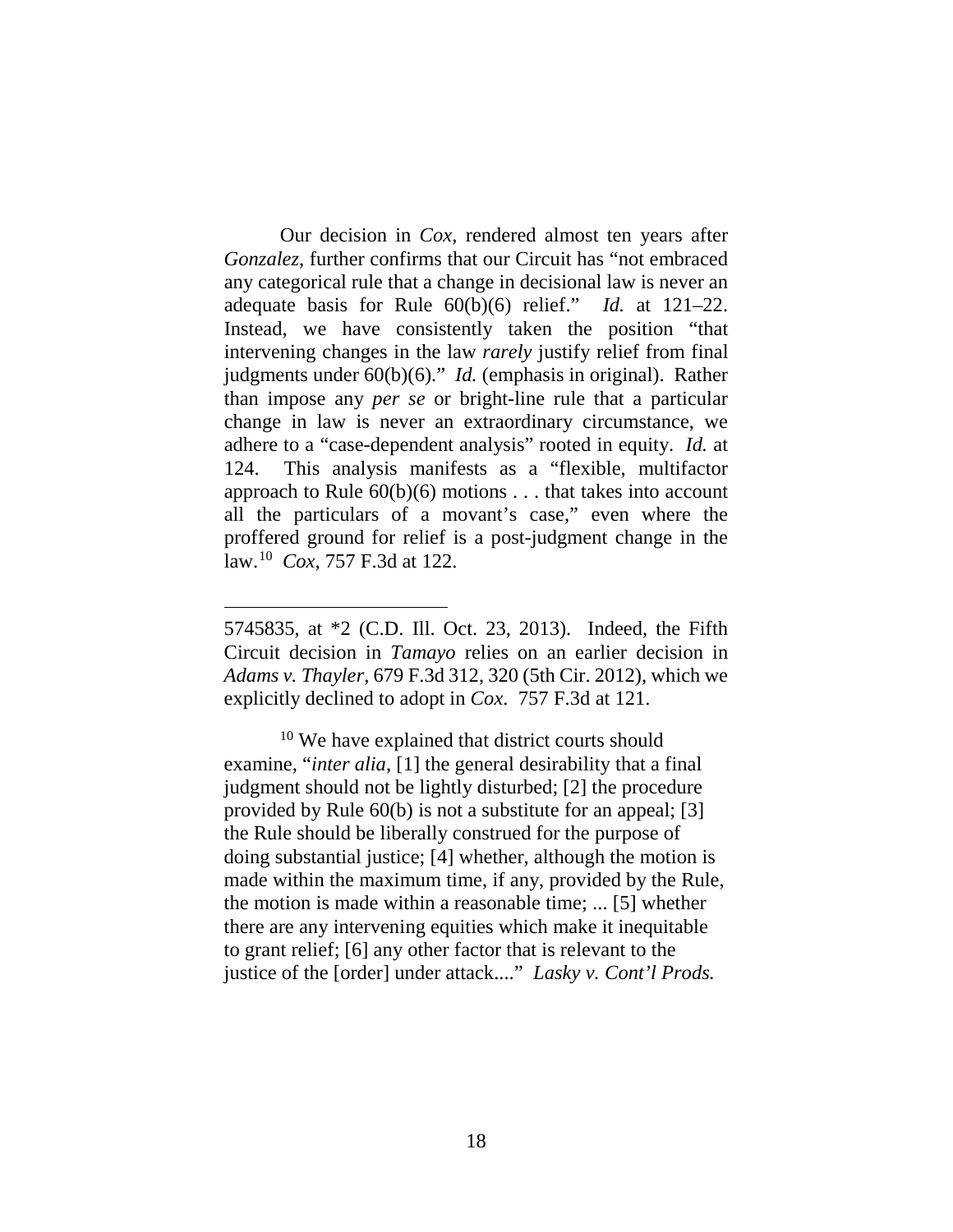In this context, we opt for more analysis of the equitable circumstances at play in Satterfield's case. The District Court concluded that the change of law in *McQuiggin* was not an extraordinary circumstance that could support Rule 60(b)(6) relief. As best we can tell, it incorrectly focused on whether *McQuiggin*, in isolation, was sufficient to serve as an extraordinary circumstance. *Cox*, on the other hand, requires a district court to consider the full panoply of equitable circumstances before reaching its decision. Whenever a petitioner bases a Rule 60(b)(6) motion on a change in decisional law, the court should evaluate the nature of the change along with all of the equitable circumstances and clearly articulate the reasoning underlying its ultimate determination. Thus we remand.

We will vacate the order of the District Court as it relates to Satterfield's Rule 60(b)(6) motion and remand to it to carry out another analysis. The task of weighing the equitable factors in order to grant or deny a Rule  $60(b)(6)$ motion is "left, in the first instance, to the discretion of a district court." *Cox*, 757 F.3d at 124. Should the District Court grant Satterfield's motion, he will be permitted to pursue his meritorious ineffective-assistance-of-counsel claim once more.

### **IV.**

While the District Court must take the first pass at weighing the equitable factors involved in Satterfield's Rule  $60(b)(6)$  motion, we emphasize that the nature of the change in

 $\overline{a}$ 

*Corp.*, 804 F.2d 250, 256 (3d Cir. 1986) (quoting *Mayberry v. Maroney*, 558 F.2d 1159, 1163 (3d Cir. 1977)).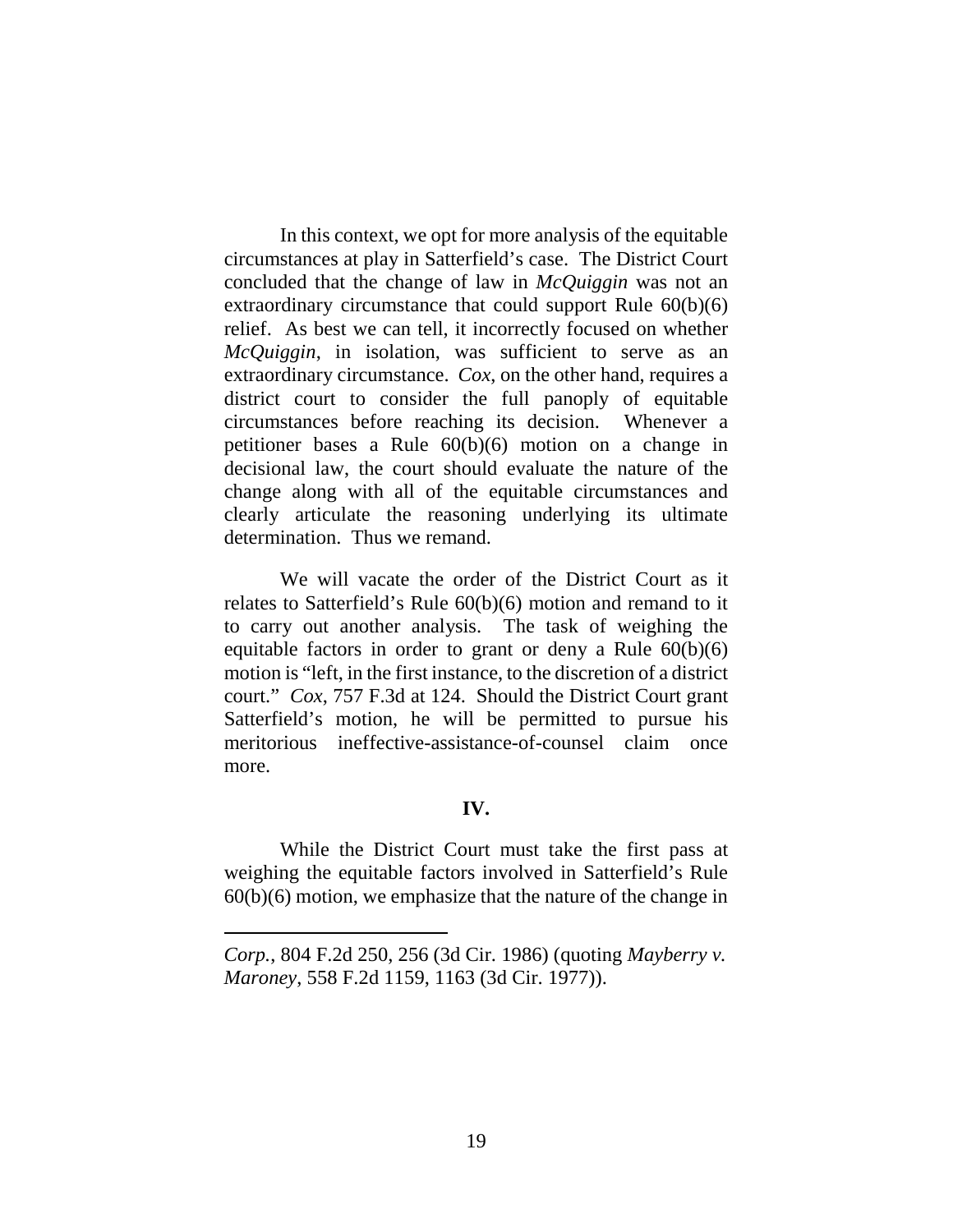decisional law itself must be a factor in the analysis. The principles underlying the Supreme Court's decision in *McQuiggin* are fundamental to our system of government and are important to the inquiry on remand.

*McQuiggin* allows a petitioner who makes a credible showing of actual innocence to pursue his or her constitutional claims even in spite of AEDPA's statute of limitations by utilizing the fundamental-miscarriage-of-justice exception an exception "grounded in the 'equitable discretion' of habeas courts to see that federal constitutional errors do not result in the incarceration of innocent persons." *McQuiggin*, 133 S. Ct. at 1931. Underlying the fundamental-miscarriage-of-justice exception is a "[s]ensitivity to the injustice of incarcerating an innocent individual," and the doctrine aims "to balance the societal interests in finality, comity, and conservation of scarce judicial resources with the individual interest in justice that arises in the extraordinary case." *Id.* at 1932. For this reason, "'[i]n appropriate cases,' the principles of comity and finality that inform the concepts of cause and prejudice 'must yield to the imperative of correcting a fundamentally unjust incarceration.'" *Murray v. Carrier*, 477 U.S. 478, 495 (1986) (quoting *Engle v. Isaac*, 456 U.S. 109, 135 (1982)) (alteration in the original). The Supreme Court has underscored the importance of these principles, explaining that "concern about the injustice that results from the conviction of an innocent person has long been at the core of our criminal justice system. That concern is reflected, for example, in the 'fundamental value determination of our society that it is far worse to convict an innocent man than to let a guilty man go free.'" *Id.* at 325 (quoting *In re Winship*, 397 U.S. 358, 372 (1970) (Harlan, J., concurring)).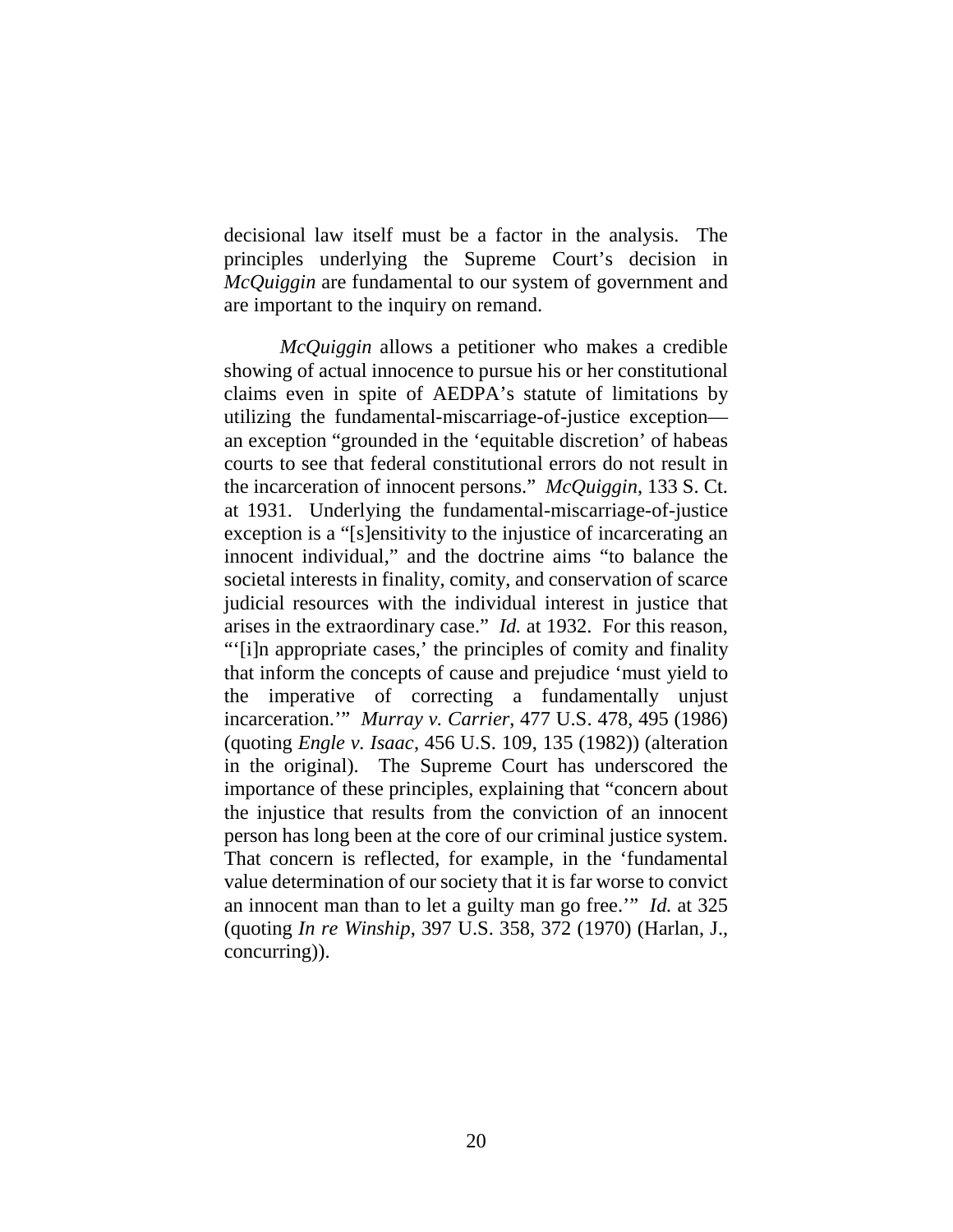The values encompassed by the fundamentalmiscarriage-of-justice exception and which drive the Supreme Court's decision in *McQuiggin* cannot be divorced from the Rule 60(b)(6) inquiry. *Cox* requires a weighing of the equitable factors at play in a particular case, and the nature of the change in law itself is highly relevant to that analysis. *McQuiggin* illustrates that where a petitioner makes an adequate showing of actual innocence, our interest in avoiding the wrongful conviction of an innocent person permits the petitioner to pursue his constitutional claims in spite of the statute-of-limitations bar. This interest is so deeply embedded within our system of justice that we fail to see a set of circumstances under which this change in law, paired with a petitioner's adequate showing of actual innocence, would not be sufficient to support Rule  $60(b)(6)$  relief in this context.<sup>11</sup> Put another way, a proper demonstration of actual innocence by Satterfield should permit Rule 60(b)(6) relief unless the totality of equitable circumstances ultimately weigh heavily in the other direction. A contrary conclusion would leave open the possibility of preventing a petitioner who can make a credible showing of actual innocence from utilizing the fundamental-miscarriage-of-justice exception simply because we had not yet accepted its applicability at the time his petition was decided—an outcome that would plainly betray the principles upon which the exception was built. Such an outcome would also implicate two factors of the Rule 60(b)

<sup>&</sup>lt;sup>11</sup> This also marks the key difference between *McQuiggin* and *Gonzalez*, where the change in law was a statutory interpretation of AEDPA's statute of limitations, not an equitable exception to the statute's procedural requirements.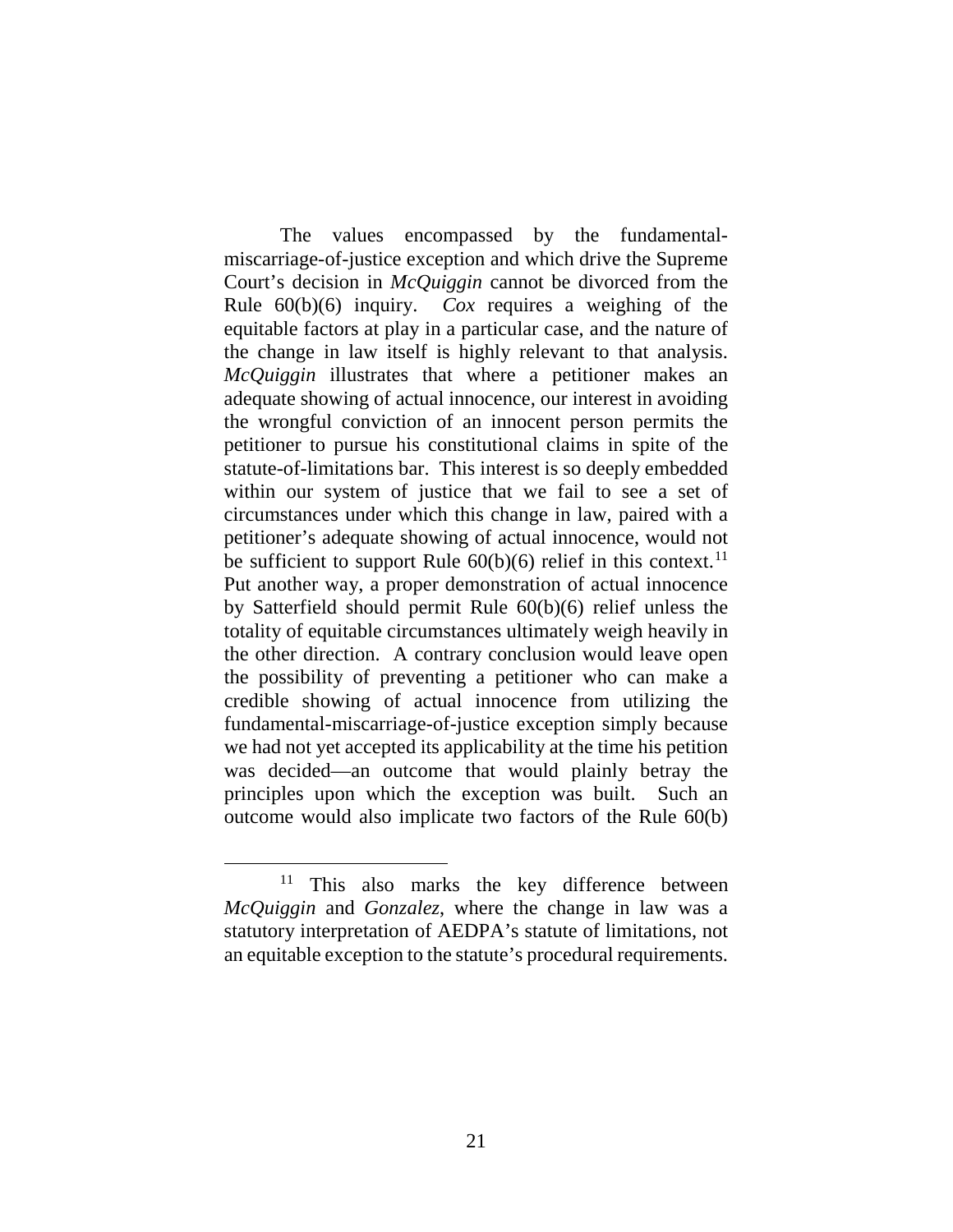analysis recently identified by the Supreme Court: "the risk of injustice to the parties" and "the risk of undermining the public's confidence in the judicial process." *Buck v. Davis*, 137 S. Ct. 759, 778 (2017). Thus, if a petitioner can make a showing of actual innocence, *McQuiggin*'s change in law is almost certainly an exceptional circumstance.12

Given this observation about the importance of the change in law effected by *McQuiggin* and the weight it should carry in the equitable analysis, a court should focus its efforts primarily on determining whether Satterfield has made an adequate showing of actual innocence to justify relief. The change in law brought about by *McQuiggin* will only permit him to overcome his time-barred petition if he can make a credible showing of actual innocence—a burdensome task that requires a petitioner to "persuade[] the district court that, in light of the new evidence, no juror, acting reasonably, would have voted to find him guilty beyond a reasonable doubt." *McQuiggin*, 133 S. Ct. at 1928, 1935 (quoting *Schlup*, 513 U.S. at 329). Thus, the miscarriage-of-justice exception and *McQuiggin*'s holding more broadly will not be applicable to Satterfield's case if he cannot make a proper showing of actual innocence, and the District Court must determine whether such a showing has been made as a threshold matter. We leave this inquiry entirely to the District Court on remand, and recognize that the issue may require an evidentiary hearing during which other equitable factors may come into play.

<sup>&</sup>lt;sup>12</sup> Because the equitable circumstances must be balanced, we acknowledge that, just as there may be facts that strengthen the determination that a change in law is extraordinary, there could also be a set of heavily unfavorable facts that require a different outcome.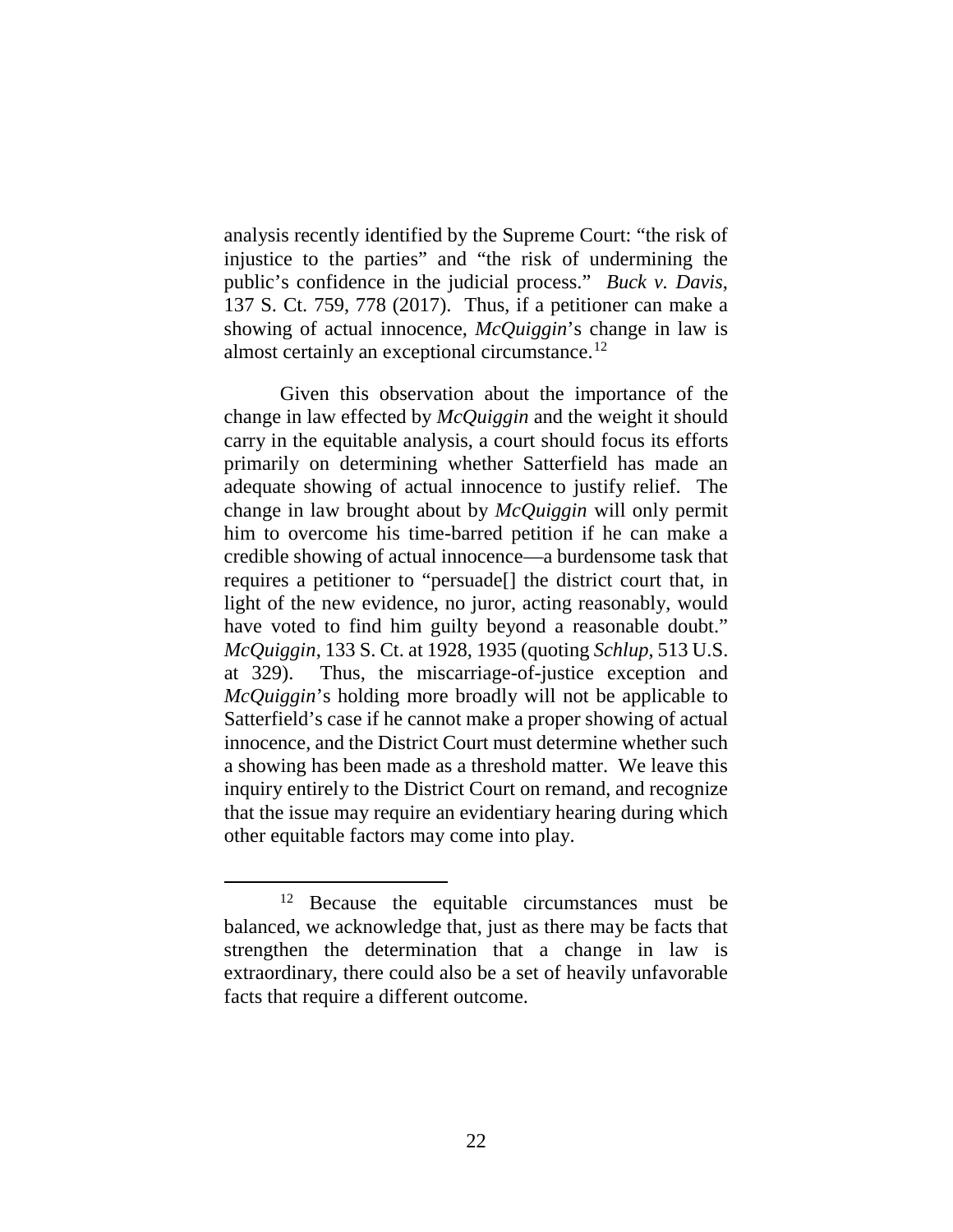Among these additional equitable factors, the District Court may consider Satterfield's meritorious ineffectiveassistance-of-counsel claim. The Supreme Court's recent decision in *Buck v. Davis* established that the severity of the underlying constitutional violation is an equitable factor that may support a finding of extraordinary circumstances under Rule 60(b)(6). The appellant in *Buck* sought to vacate the court's judgment so he could present an otherwise defaulted claim of ineffective assistance of trial counsel. 137 S. Ct. at 777–79.

*McQuiggin* also makes relevant whether Satterfield raises a colorable claim of ineffective assistance of trial counsel, as the actual innocence exception only provides a gateway for courts to review a petitioner's separate claim of constitutional error. *See McQuiggin*, 133 S. Ct. at 1931; *see also Schlup*, 513 U.S. at 316–17 (noting that petitioners seeking habeas relief carry less of a burden when their convictions are the result of unfair proceedings—and the actual innocence threshold standard applies—than when they have been convicted after a fair trial). Because Satterfield's claim of constitutional error—counsel's unreasonable failure to investigate and present exculpatory eyewitness testimony—is the reason why the actual innocence exception could apply to his case, the gravity of that error bears on the weight of his *McQuiggin* claim.

In previously granting Satterfield's ineffectiveassistance claim, the District Court concluded that Satterfield's counsel was ineffective in failing to call the Freeman brothers as witnesses or otherwise to present their testimony, and that counsel's error prejudiced Satterfield. Such a finding of constitutionally deficient performance under *Strickland v. Washington*, 466 U.S. 668 (1984), is rare. Thus, the District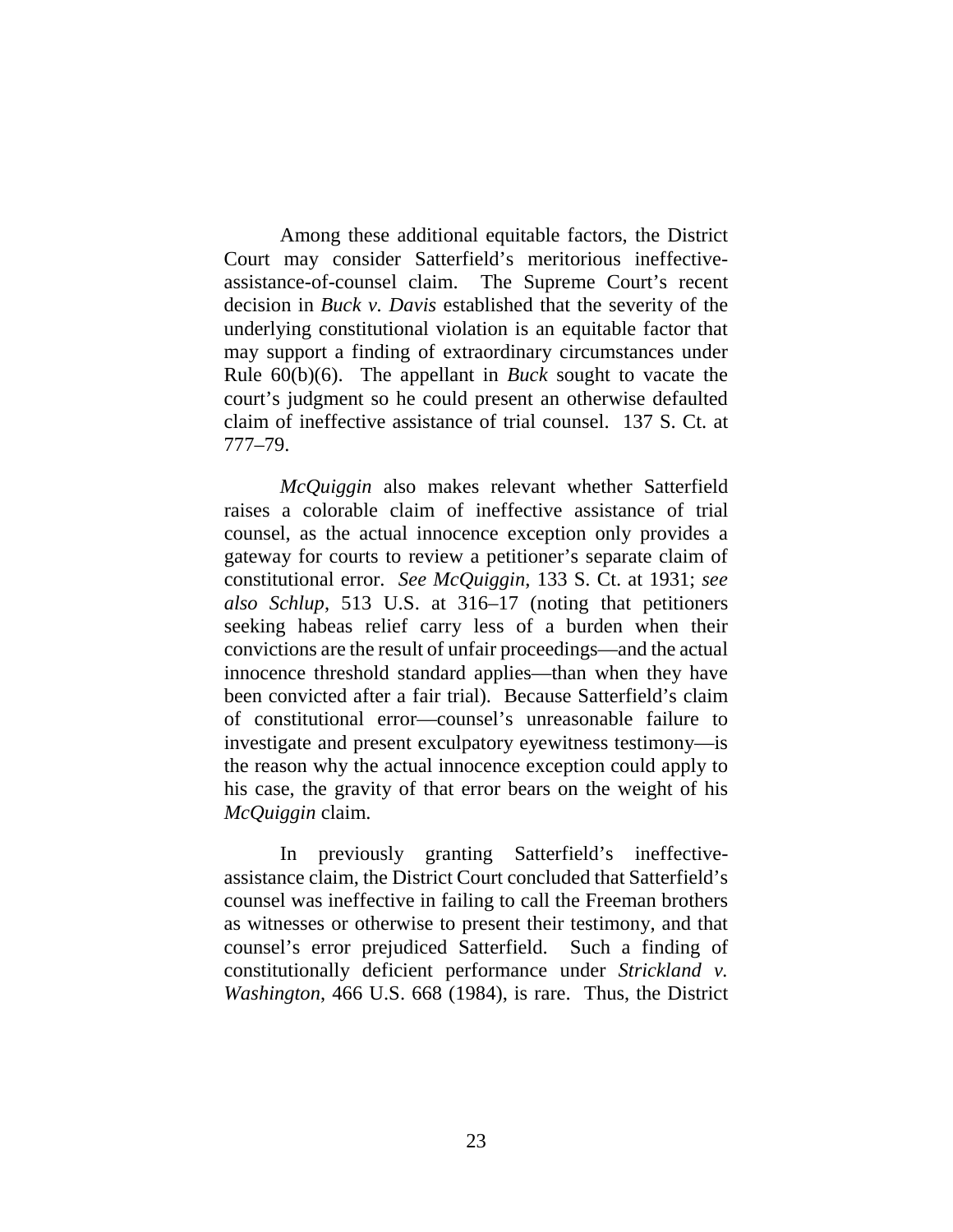Court may consider weighing this factor in favor of finding extraordinary circumstances.

Because the District Court is ruling on a Rule 60(b) motion in the habeas context, it may also account for the "[p]rinciples of finality and comity, as expressed through AEDPA and habeas jurisprudence" by "consider[ing] whether the conviction and initial federal habeas proceeding were only recently completed or ended years ago." *Cox*, 757 F.3d at 125. When more time has elapsed since the final conviction, a court will give more weight to the state's interest in finality.

The Supreme Court, however, has established that considerations of finality and comity must yield to the fundamental right not to be wrongfully convicted. *See House v. Bell*, 547 U.S. 518, 536–37 (2006); *Schlup*, 513 U.S. at 320– 21 (citing *Murray*, 477 U.S. at 496); *cf. Calderon v. Thompson*, 523 U.S. 538, 557 (1998) ("In the absence of a strong showing of 'actual innocence,' the State's interests in actual finality outweigh the prisoner's interest in obtaining yet another opportunity for review." (citation omitted)). Hence the District Court should give less weight to these factors when a petitioner asserts a threshold claim of actual innocence. The fact that Satterfield's state proceeding ended a decade ago should not preclude him from obtaining relief under Rule 60(b) if the court concludes that he has raised a colorable claim that he meets this threshold actual-innocence standard and that other equitable factors weigh in his favor.

As we have explained, though, the weighing of the equitable factors in this case belongs to the District Court in the first instance. Though we have pointed out the importance of the change in *McQuiggin* and its weight in the Rule 60(b)(6) analysis—as well as several other equitable factors for